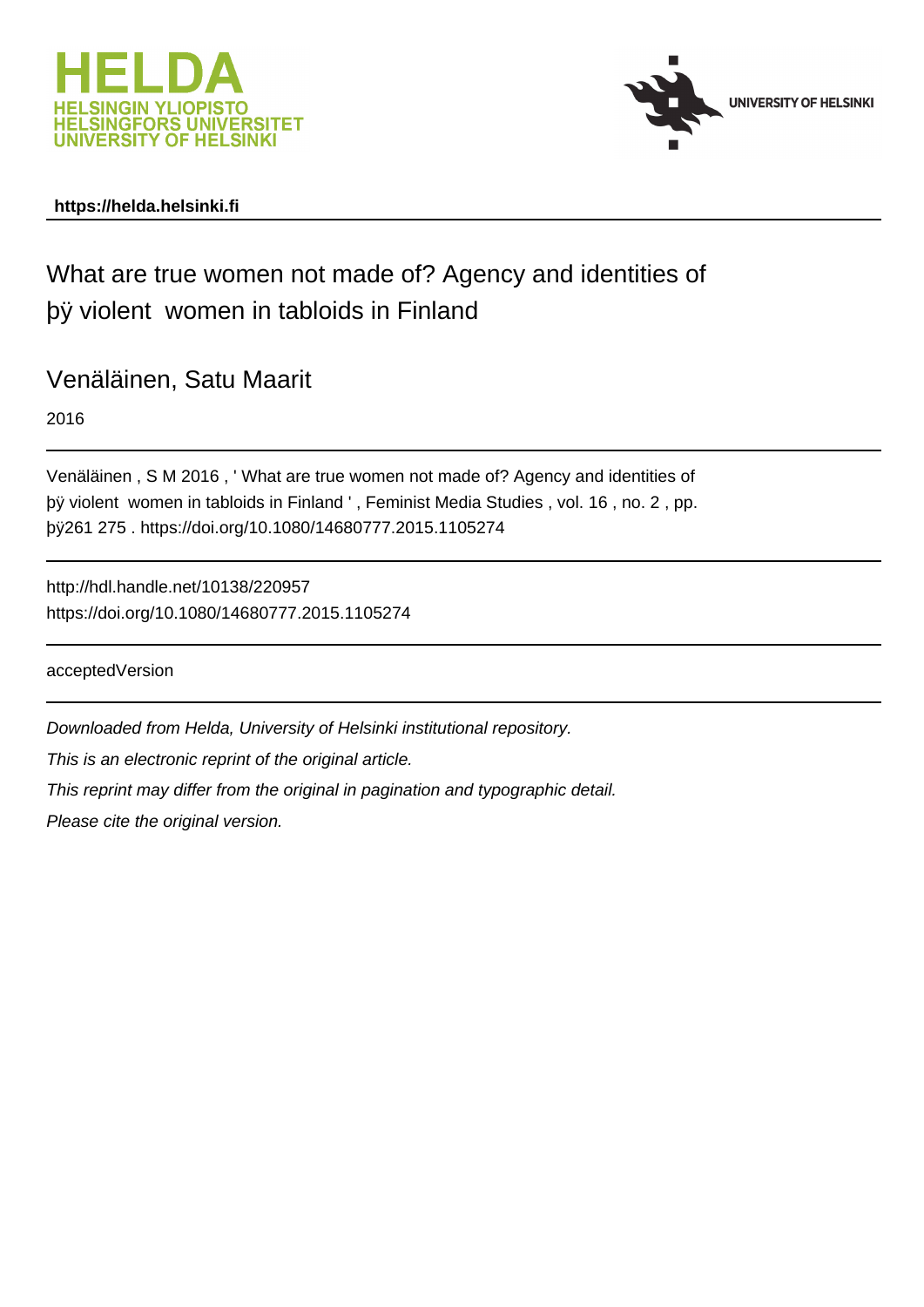The Version of Record of this manuscript has been published and is available in *Feminist Media Studies,* 2016, 16:2, 261–275, http://www.tandfonline.com/doi/full/10.1080/14680777.2015.1105274

## **What are true women** *not* **made of? Agency and identities of "violent" women in tabloids in Finland[1](#page-12-0)**

Satu Venäläinen, University of Helsinki

## **Abstract**

This article examines how Finnish tabloids portray women who have used violence. The aim is to look at the ways in which violence committed by women is made sense of in relation to culturally shared conceptions and expectations regarding the relations between gender categories and violence. The analysis of the data draws on sociosemiotics and distinguishes modalities as discursive devices that attach meanings and different levels of agency to violent action. By focusing on descriptions of women's violent agency, the analysis attempts to dissect the ways in which the identities of 'feminine women' and 'violent women' are dialectically constructed. A recurring theme in the positioning of women in the analysed news articles is the attachment of deceptiveness to them and their actions. Especially in the reporting of the most sensationalized cases, women as perpetrators of violence are often portrayed in the data as strong agents with an antisocial will to hurt others, and with the capacity to potentially escape being held responsible for their violence. These findings are discussed in relation to the Finnish cultural context and the prevalent discourses on gender, violence and equality in it.

**Keywords**: women, violence, agency, modalities, identity

## **Introduction**

On December 1, 2006 a fifty-one-year-old man was killed in his home in the presence of his wife and four children in Ulvila, a small town in western Finland. After searching for two years for the perpetrator, described as a man in a black hooded sweatshirt, the police arrested the wife. She changed from alleged victim to alleged perpetrator, which caused a flurry of media attention. Headlines such as "From a Supermom to a Killer " (IL, October 2, 2009) expressed shock about a stay-at-home mother killing her husband. What also aroused disbelief was her ability to escape suspicion for so long, which was attributed to her cold-bloodedness as well as the assumed disinclination of the police to suspect women of murder.<sup>[2](#page-13-0)</sup>

In addition to the 'Ulvila case' described above, several other cases of violent crime in which women have been perpetrators have gained vast visibility in the Finnish media during recent years. Especially in tabloids these cases have been treated with marked sensationalism (see Venäläinen 2013), which is not uncommon when women's violence is portrayed in the media. Women who commit violence are commonly seen as breaching gendered expectations, which is why they are often perceived as 'doubly deviant' (Naylor 1990). As such, they are also seen as deserving of more emphatic moral condemnation, and consequently more sensationalism in the media, than men who have committed violence.

In this article I scrutinize the representation of women as perpetrators of violence in Finnish tabloids in light of the construction of gendered identities. Drawing on Theresa de Lauretis's (1987) conceptualization of gender technologies and the processes of meaning-making via which they operate, I approach gender as a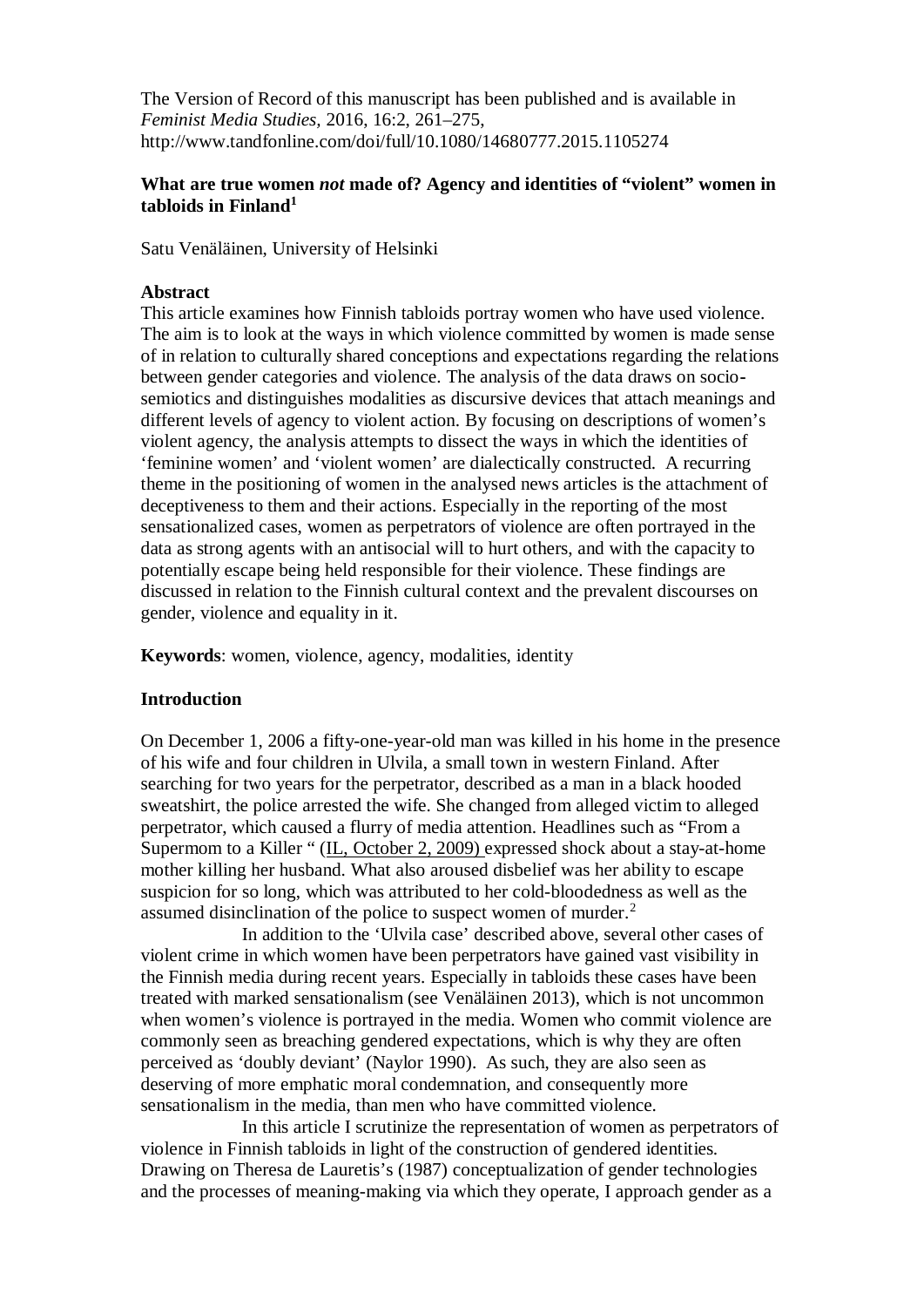social construct that depends on the (re)circulation of socio**-**historical discourses and narratives. What we see as reality is produced in practices of representation, whereby culturally shared understandings, disseminated via various types of media, are both drawn upon and created (Hall 1997, 33**--**39). Due to its capacity to encourage certain readings (Carter and Steiner 2004), media representation significantly contributes to the construction of gender within a certain cultural context. In short, in this article the representation of women as perpetrators of violence in the media is viewed as a central part of our social reality and its construction. As such, media representation is linked to the sustenance of differences in relations of power between gender categories and other social categories intersecting with them (Seal 2010).

Representational processes involve positioning people into subject positions that are culturally available for making sense of them and their actions (Hall 1997). The construction of identities via positioning, then, involves rendering people recognizable, i.e. identifiable, within the existing systems of meaning. Processes of identification always entail making distinctions between what is being identified with and what is expelled, both of which depend on the construction of the other (Hall 1996). As shall be discussed below, due to this dialectical nature of identifications, representation of women who have used violence works to construct gendered identities not only for the women whose violence is being portrayed, but for all women.

Several scholars have discussed how notions of femininity and their antithetical relation to violence are reflected in portrayals of women who have used violence in the media (e.g. Boyle 2005; Naylor 1990; Seal 2010; Sternadori 2014). In line with prevailing gender stereotypes, women's violence is often portrayed as more irrational and abnormal than men's (Naylor 2001). As Karen Boyle (2005) has shown, for example, attempts to reconcile the paradox between femininity and violence often results in pathologization, sexualization, or masculinization of perpetrating women. Thus, women who have used violence are commonly labeled either as 'mad', 'bad' or, alternatively, as victims, not only in the media but also in legal and scientific discourses (Berrington and Honkatukia 2002; Brown 2011; Gilbert 2002). According to Belinda Morrissey (2003), all of these portrayals are problematic because they foreclose the possibility of seeing women as agentic in relation to violence. They therefore reinforce notions about women as passive and helpless. Moreover, due to linking women's violence to individual pathology or to inhuman evil, common ways of making sense of it are often lacking a consideration of the contexts in which women act. For example, due to insufficient understanding of gendered dynamics in intimate relations, in cases in which women kill their batterers their actions are seldom seen as a rational response to a threatening situation (see Ogle and Jacobs 2002; also Ruuskanen 2001).

 Morrissey (2003), among others, has also pointed out that since portrayals of especially women who kill often emphasize their exceptionality, they are distinguished through those portrayals from other, 'normal' women. In terms of Judith Butler's (1993, 7**--**8) conceptualization of subjecthood, which is recapitulated by Morrissey, they are cast into the realm of "the constitutive outside", against which 'normal' women's properly gendered identities are constructed. Similarly, Lynda Hart (1994) has argued that the production of the category 'woman' depends on the expulsion of aggressiveness onto a figure of the 'other', violent woman, which also stands for other than heterosexual desires. Thus the identification of 'feminine women' always implies the existence of 'other' women not fulfilling the expectations,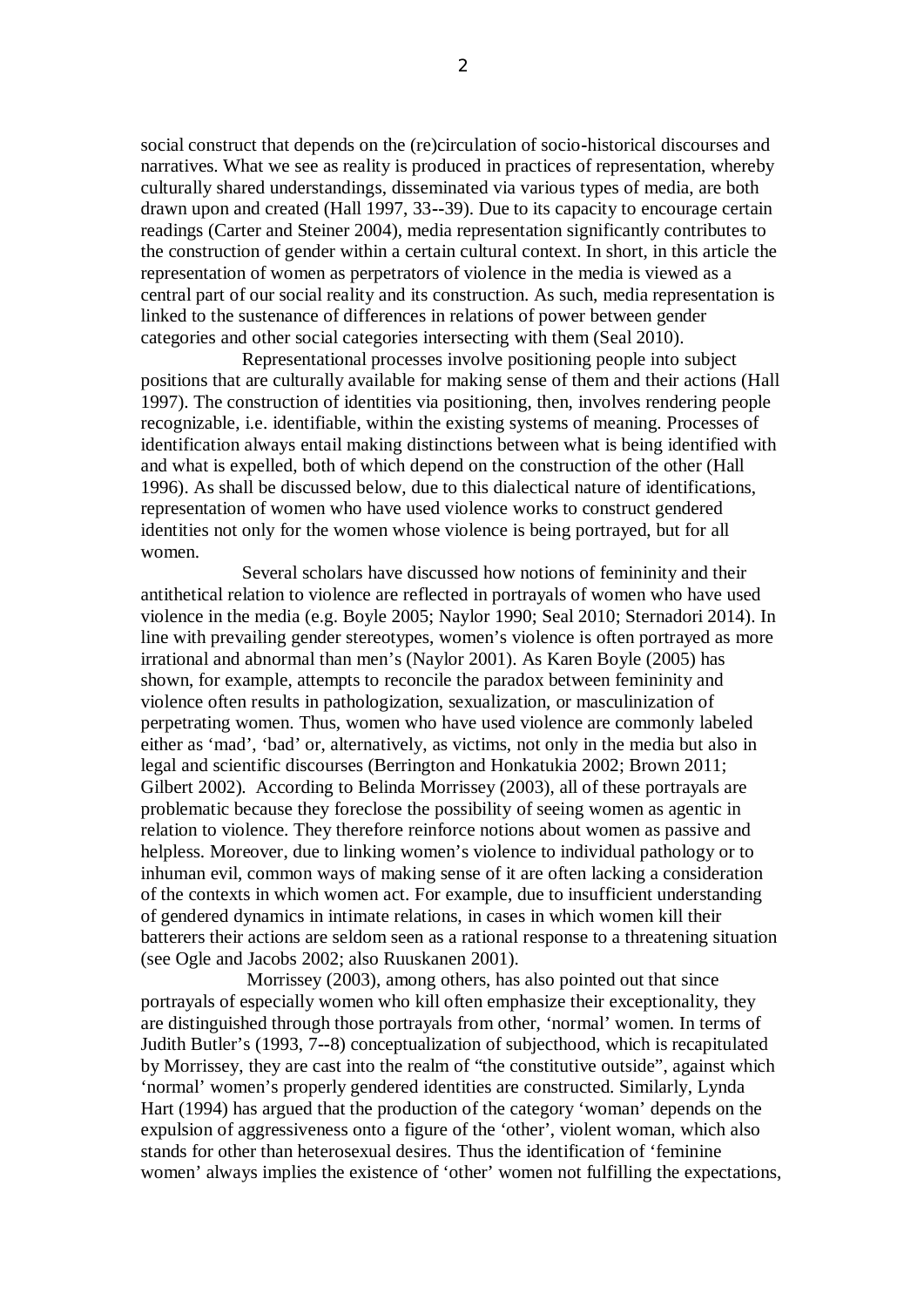on the basis of which the ideal womanhood – also imbued with meanings linked to social class (Ringrose and Walkerdine, 2008) – is constructed.

The dynamic between 'normality' and 'deviancy' is also a central component of crime reporting. Violent crime in particular is an everyday subject in the newspapers and it is allotted considerable space in reporting. However, not all violent crime gain as much attention; it is usually the most extraordinary types of violence that have the most news value and are therefore reported most often and in most detail (Carter 1998; Jewkes 2004). In Finland, studies (e.g. Syrjälä 2007) have shown that as the competition among various types of media has become fiercer in the last decades, the depictions of violence for example in advertisement bills and front pages of tabloids have also increased and become more graphic. However, in comparison to, for example, British and North American media markets, the competition in Finland is more moderate due to a smaller number of newspapers and their concentrated ownership (Berrington and Honkatukia 2002). The style of reporting in Finnish tabloids is also somewhat less shock-oriented in comparison to tabloids in other countries.

Inspired by the discussions of women's identities and agency as perpetrators of violence outlined above, in this article I am interested in ways in which portrayals of agency entangle with ways of positioning women who have used violence in relation to the category of 'women' in the Finnish context. The dialectical construction of womanhood is always dependent on the socio-historical and cultural context in which it occurs and the prevalent valuations and understandings in it (Seal 2010). As will be further discussed in the final section of this article, Finnish society is commonly perceived as equal, and Finnish women are often seen as strong and responsible actors in it. My analysis illustrates how this socio-cultural context is inscribed into portrayals of women who have used violence by emphasizing their capacity for both doing violence and disguising it. By so doing, my analysis also illuminates the link between portrayals of 'violent' women and changes in women's societal position, sometimes discussed in terms of a backlash against feminism (e.g. Chesney-Lind 1999, 2006).

Since the rise of the women's movement in the 1970s, women's violence has been raised periodically as an issue of moral concern, coupled with demonization of violent women (Jones 2009). This is often connected with blaming women's violence and its purported increase on feminism, and thus can be seen as reflecting anxieties about women becoming like men. Meda Chesney-Lind (1999, 2006) has argued that since distinguishing 'good, non-violent' women from the 'bad, violent' ones contributes to maintaining gendered divisions, it is heightened when the validity of the division is threatened. My analysis shows how attaching deceptiveness to women accomplishes these divisions by implying a fear that women's 'true' identity as caring and nonviolent is nothing but an illusion.

Moreover, the purpose of this article is to disentangle the discursive means through which different modes of agency and identities are constructed. I accomplish this through a reading of the data that applies socio**-**semiotic concepts for deconstructing meaning**-**making processes. In short, the reading that follows aims at answering the questions of (1) how is violence committed by women described in terms of agency in Finnish tabloids, and (2) how do these descriptions work to construct violent and non**-**violent feminine identities?

### **The Data and the Method**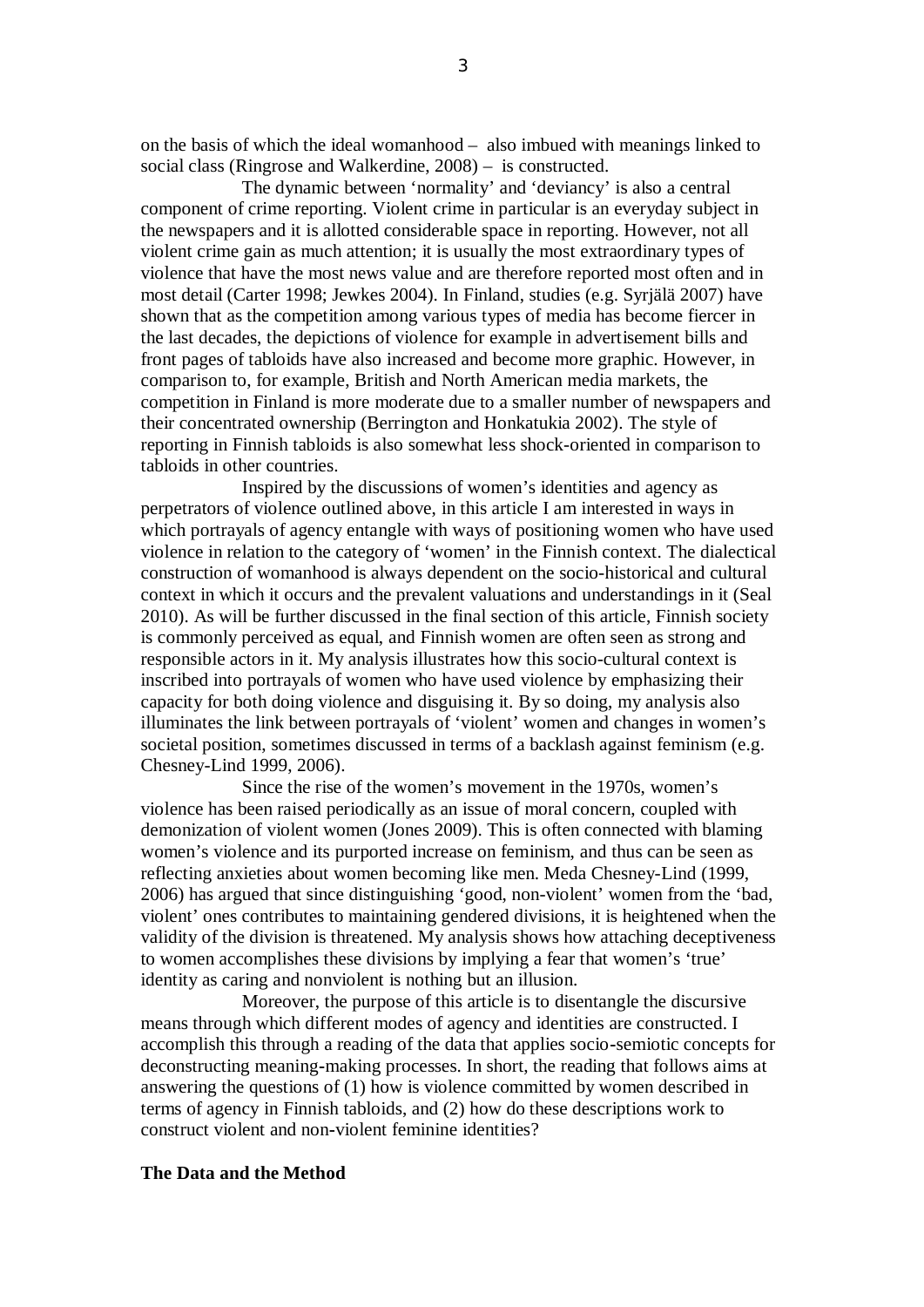The data analysed in this article are gathered from two Finnish tabloids, Iltalehti (IL) and Ilta-Sanomat (IS). The selected papers are the only tabloids in Finland, and they are among the three most read Finnish newspapers (MediaAuditFinland  $2014$ )<sup>[3](#page-13-1)</sup>. Despite the fact that news reports rely on actual events, the stories told in the news are always constructions, built on the basis of culturally dominant understandings (Gill 2007, 113**--**114). Especially due to tabloids' sensationalist style (Syrjälä 2007; see also Carter 1998; Gill 2007), they focus on cases of violent crime that deviate most from social expectations. Since doing violence is routinely linked with men and not with women<sup>[4](#page-13-2)</sup>, women as perpetrators of violence have a marked potential to shock the readers and thus to add news value (Jewkes 2004), especially to reporting of sensationalist variety. Therefore tabloids, entailing vast amounts of detailed descriptions of women as perpetrators of violence that are faced by masses of people every day, are a relevant source for data for an analysis of commonly circulated ideas about women and violence.

In my analysis I apply concepts from Greimasian socio**-**semiotics to an examination of descriptions of violent action in the data. Semiotic concepts function in my analysis as tools for structuring my interpretations, to organize the often subtle ways in which meanings are constructed. I particularly draw on conceptualizations and models developed by Pekka Sulkunen and Jukka Törrönen (1997) on the basis of Algirdas Greimas's (see e.g. 1987) theorization. The analysis aims specifically at identifying different types of modalities in the data through which positioning of people is textually accomplished. I focus especially on pragmatic modalities, which can be seen as discursive devices that attach meanings and valuations to the action being described; they are different ways of characterizing action within narratives constructed around it. Different types of modalities refer to different ways of articulating the value of action, and thus constitute different kinds of relations between actors and their environment. The distinction between endotactic and exotactic modalities is particularly germane for my examination. It allows for distinguishing action that appears to originate from within the actor (endotactic) and that which appears to originate from factors outside the actor (exotactic). When considering violence as action, whether violence and its origins are placed "inside" or "outside" the actor is highly significant regarding the kinds of identities that are being constructed for those suspected of doing it.

In the model developed by Sulkunen and Törrönen (1997), endotactic modalities are further divided into those referring to the will of the actor and those referring to the actor's competence, i.e. skills and knowledge acquired by learning. Exotactic modalities are divided into obligation, referring to the role of other people's expectations in formulating certain activities as actor's duties, and ability, which refers to other actors' – human or non-human – role in facilitating action. Regarding violent action, looking at these different ways of making it meaningful allows for seeing what kind of agency is linked to it. Agency as a concept is understood here as referring to the relation between an actor and her or his environment and the level of relative freedom to act within it (e.g. McNay 2008). If, for example, violent action is described as originating from qualities that appear as inherent to the actor and not to the same extent from the circumstances in which it is enacted, violence appears as a more or less stable characteristic of the actor, while factors related to the actor's environment might not appear as relevant in relation to it. Therefore descriptions of agency constructed via modalities are central in formulating identities for those doing violence; an actor portrayed as wanting to do violence (implicating will) is seen quite differently than one whose violent action seems to derive from, for example, a need to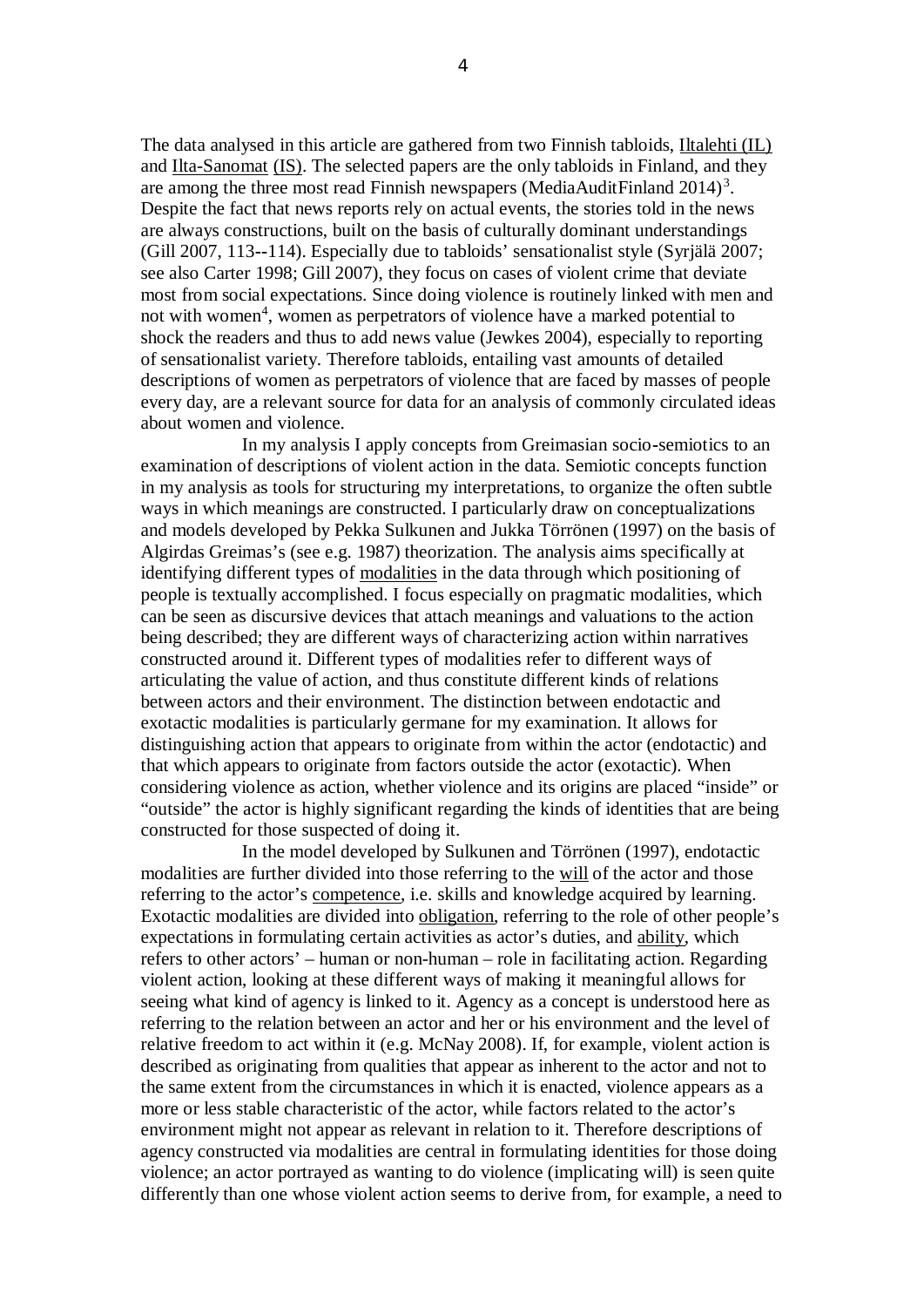defend herself due to her life being threatened by the actions of another actor (implicating inability).

 The analysis proceeded from coding for meanings, explanations, and characterizations, linked in the reports both to violence and the women suspected of doing it, into organizing the data around the abovementioned modalities. The initial round of coding included coding for explicit expressions of modalities. However, as modalities were found to succinctly capture the differences between various ways of making sense of violence in the data also on a more heuristic level, in the final analysis they were used both as tools for deconstructive close reading as well as for constructing broad groups of meanings.

### **Modalities of Violence and Agency: From Inability to Willingness**

Altogether the data consisted of reports of violence<sup>[5](#page-13-3)</sup> committed by women (N=657) and articles discussing women's violence as a phenomenon  $(N=15)$  that were published within three years, 2009–2011. Although the data cover violence of various types and contexts, a vast majority (43 percent, N=284) of the reports are about violence towards a male spouse and about lethal violence, which is most often reported on in more than one report per case. Some 10 percent (N=66) of reports are about violence towards a man other than a spouse,  $18$  percent (N=117) towards people labeled as "elderly" (in practice mostly women), 10 percent (N=68) towards another woman and 19 percent (N=122) towards children (under eighteen years). A large portion of reports  $(N=219)$  about violence towards a spouse were about the Ulvila murder case discussed above. In order to avoid taking a stand on their culpability (on which there is no verdict in some of the cases), I refer to women whose (purported) violence is discussed in the data as suspects.

Descriptions of violent action in the data often involve several modalities interlinking with each other, so that, for example, modalities of ability may appear in connection with those of competence. It is, however, possible to formulate a continuum in terms of agency on the basis of modalities that appear to dominate in the narratives of violence. Moving from ability to competence and finally will, agency constructed for the suspects becomes stronger<sup>[6](#page-13-4)</sup>. What this also means is that violent behavior becomes more tightly linked with the identity of the actor.

The modality of ability, or more specifically inability to avoid doing violence, characterizes especially the portrayal of non**-**lethal violence directed towards adult men and women in the data. The portrayals center on ability when doing violence is linked to factors that appear to be beyond the control of the suspect, indicating a low level of agency<sup>[7](#page-13-5)</sup>. These factors can be related to the immediate circumstances prior to violence or to more permanent life conditions such as the suspect's own victimhood, as in the article with the following excerpt: "According to the court the woman was not able to control her actions in the situation but in fear hit out reflexively with a knife towards the man" ( $IS$ , November 7, 2011)<sup>[8](#page-13-6)</sup>. An account of the suspect's repeated victimization by the victim preceding the excerpt allows for viewing her fear as being caused by the victim's prior conduct and as such as a factor causing a violent response in the form of an uncontrollable reflex. Not being able to control her response means that the suspect cannot be held fully responsible for her violence.

Descriptions of pure inability to avoid doing violence, such as in the excerpt above, appear rarely in the data. What appears more often is what could be called lowered ability to avoid doing violence, which often places the interaction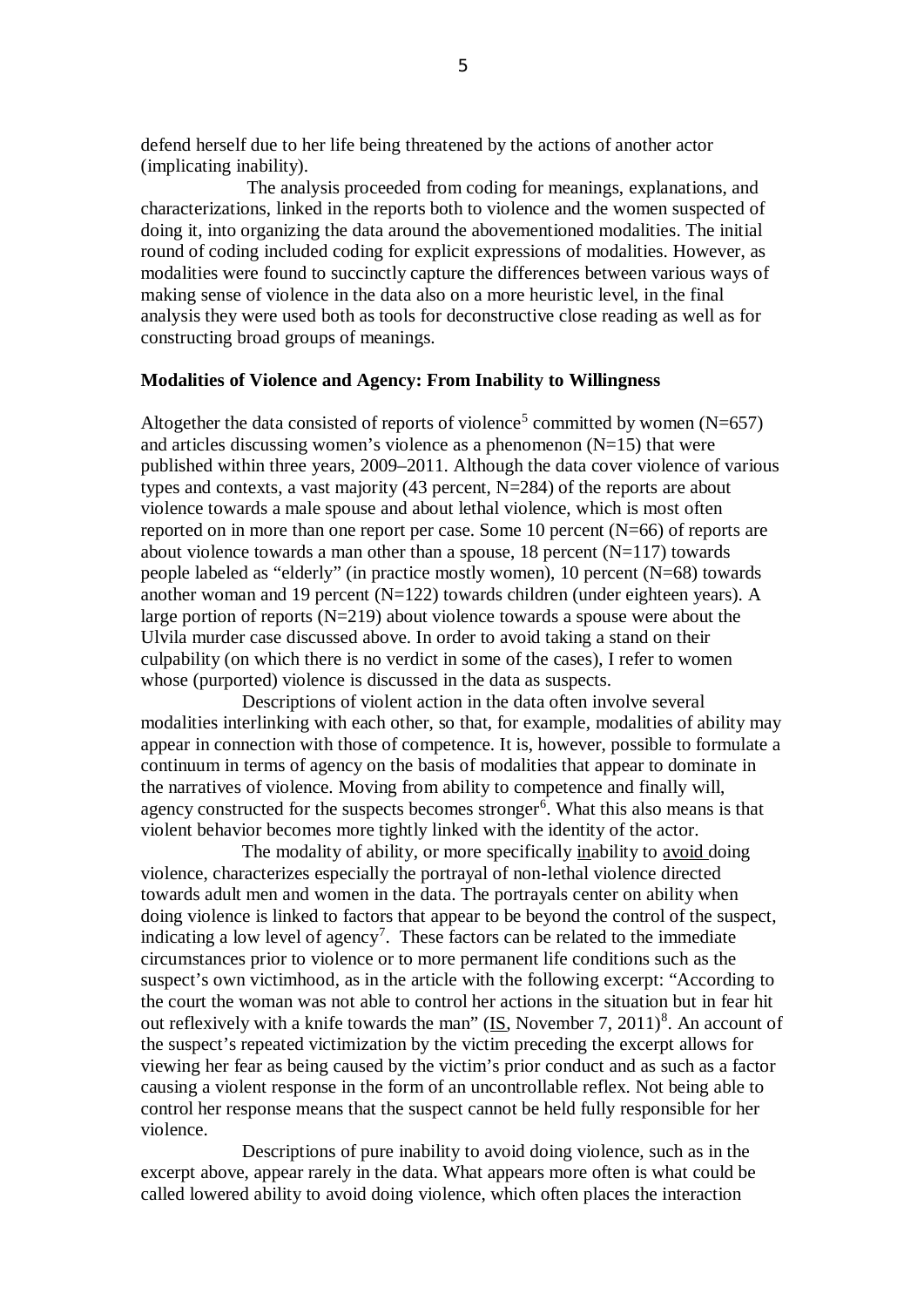between the perpetrator and the victim as the cause for violence. For example, in some articles (e.g. IL, May 27, 2011) violence is linked to provocation by the victim, which, as an external influence, appears as causing some level of inability but not as rendering violence unavoidable. In a similar manner, in some articles references to having drunk alcohol (IL, January 27, 2010) or being "enraged" (IL, January 13, 2011) link violence to abnormal emotional states and as such to a level of inability. By explaining violent action by women with a reference to an altered state of mind, these portrayals allow for seeing violence, along with being drunk or enraged, as separate from what is expected of women in a 'normal' state of mind, i.e. the 'good', feminine way of acting. The articles that portray violence in such a manner, however, are usually short and do not include detailed accounting for violence. Thus, it seems that for the tabloids to portray women's violence in terms of inability or lowered ability is not particularly newsworthy.

The difference between inability and incompetence is in practice often vague, and it is not uncommon to see those modalities appearing simultaneously in accounts of violence. In the data, especially violence towards children by their mothers or nurses appears to be primarily attached to a lack of competence. Competence refers to skills and knowledge acquired through learning, and thus denotes external factors being internalized by the actor. For example, competence is evoked when violence is linked to the lack of professional nurses' education or experience (e.g. IL, September 30, 2011). As an endotactic modality, competence implies stronger agency than ability, and thus positions the suspect in a more active and responsible role regarding violence, or avoidance of doing it.

Motherhood and the competent caretaking to which it is usually attached (Barnett 2005) often appear as central expectations guiding the construction of 'true' womanhood. Indeed, a few articles about violence towards children articulate explicitly the otherwise often implied interplay between modalities of competence and obligation regarding avoidance of violence in the data: "According to Ingervo, in a nursery other means by which eating is managed without forcing must be found, even if resources would seem inadequate" (IS, July 2, 2010). The excerpt, reporting a view provided by an authority figure (the chair of a social welfare board) interviewed for an article about (alleged) child abuse in a nursery, illustrates not only how finding nonviolent means to conduct daily activities in a nursery appears as the employees' obligation but also how, in the end, their incompetence in finding those means is presented as an explanation for violence. Even though lack of resources is mentioned as a factor that could potentially complicate functioning properly as a nurse, only the possibility that they may appear as inadequate is granted. Thus, despite allowing for resources, which would denote inability rather than incompetence to act in accordance with the obligation of non-violence, to play a potential role in the actualization of violence, ultimately the responsibility for avoiding violence is placed onto the nurses as actors expected to possess the required competence.

Also when a mother acts violently towards her own children the reports often implicate competence, but with less direct references to a learning process as a factor allowing for the acquisition of the required skills. As the excerpt below illustrates, the vagueness of the source of a mother's lacking in non-violence in the reports allows for viewing it alternatively as a lack in innate capacities:

> There were two suspected, exceptionally violent assaults…Both resulted when the 20 year old mother lost her temper due to the crying of the child and tried to silence her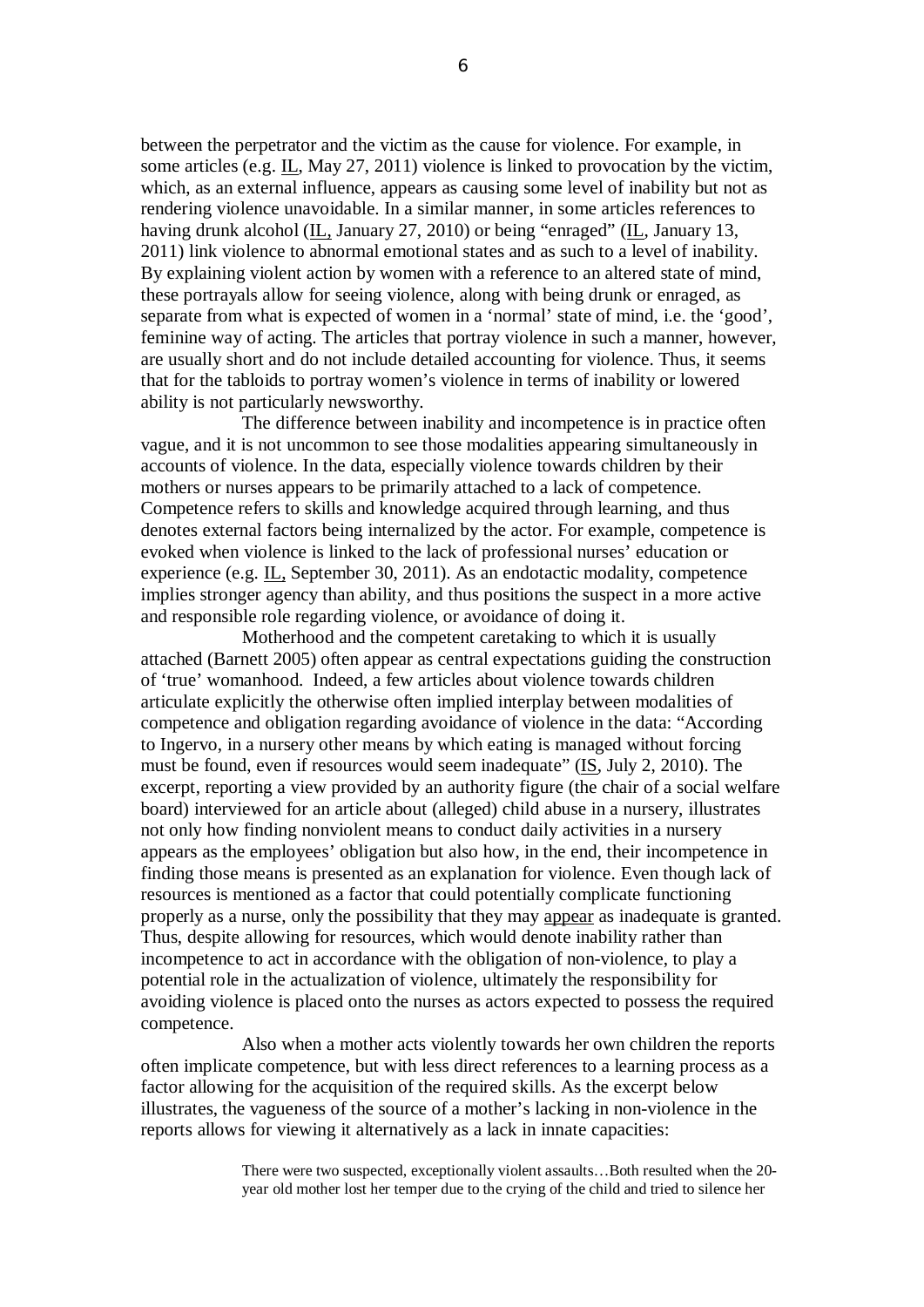with violence…The mother did not cope with the crying but took hold of the child and shook her forcibly. (IS, May 5, 2011)

In the excerpt the child's crying forms the context for the mother's failing "to cope" and "losing her temper". Failing to cope, then, appears as the immediate cause for violence. What is evident is that not coping is the property of the suspect, but whether it denotes lack of acquired skills (i.e. competence, lack of which could be indicated by the suspect's young age) or lack of innate skills, is less clear. Nevertheless, the difference in the portrayals of the professional caretakers and mothers can be seen as reflecting different notions of the origins of their nursing skills; whereas professional caretakers' skills are assumed to derive from their training, mothers' skills often acquire a sense of naturalness, as something they are expected to possess simply by virtue of being mothers.

Neither inability nor incompetence in avoiding violence implies intentionality. Intention indicates a will to do violence which, as an endotactic modality, denotes strong violent agency. By pointing towards internal desires of the actor, references to a will to do violence links violent action most firmly to the identity of the actor. Thus a will to do violence makes the suspect, and only the suspect alone, appear as the source of violence and therefore as responsible for its occurrence.

As other modalities, the will to do violence appears in the data often only implicitly. Sometimes it can be inferred from the choice of verbs to describe violence, such as "to torture"  $(\underline{\text{IL}}$ , April 30, 2010), which can be seen to imply sadistic pleasure derived from violence, and as such as attaching it to the suspect's inner pursuits. In a case about a woman of foreign origin being suspected of "intentionally infecting men with HI**-**virus" (e.g. IS, March 5, 2010), on the other hand, intentionality, always mentioned when the case is discussed in the reports, is the prerequisite for the suspect to be seen as guilty, since without it her action would not meet the criteria for a violent crime. The way the case is reported supports the assumption of the guilt, and thus of intention, of the suspect. For example, it is told in the reports as an undisputed fact that the suspect was aware of her infection prior to having sex with the men alleged to be her victims, and that she had concealed that information from her sex partners (e.g. IL, December 21, 2010). By making it evident that the suspect was aware of her infection, lack of competence – in this case denoted by lack of knowledge – is ruled out as a potential explanation for her action, thus supporting the interpretation based on the assumption of intentionality and willingness to hurt. Furthermore, by pointing out that she had not told the truth about her infection to her partners, she is portrayed as willfully misleading them, thus also indicating a will to deceive.

An implied will to do violence is also in several other articles connected to a will to deceive. In articles about various different cases, deception appears both as a means to do violence as well as a means to avoid being held responsible for it. The linkage between these two pursuits is most evident in articles about so called 'insulin murders', referring to two cases in each of which a woman working as a nurse was suspected of poisoning elderly people (as well as an infant in one of the cases) in her care.

The suspects of 'the insulin murders' are portrayed as intentionally taking advantage of their professional roles as trusted caretakers. Of one of the suspects it is said that she "is capable of lying exceptionally skillfully" (IL, May 12, 2009) and that "she sort of charmed some of her victims" (IS, November 27, 2010).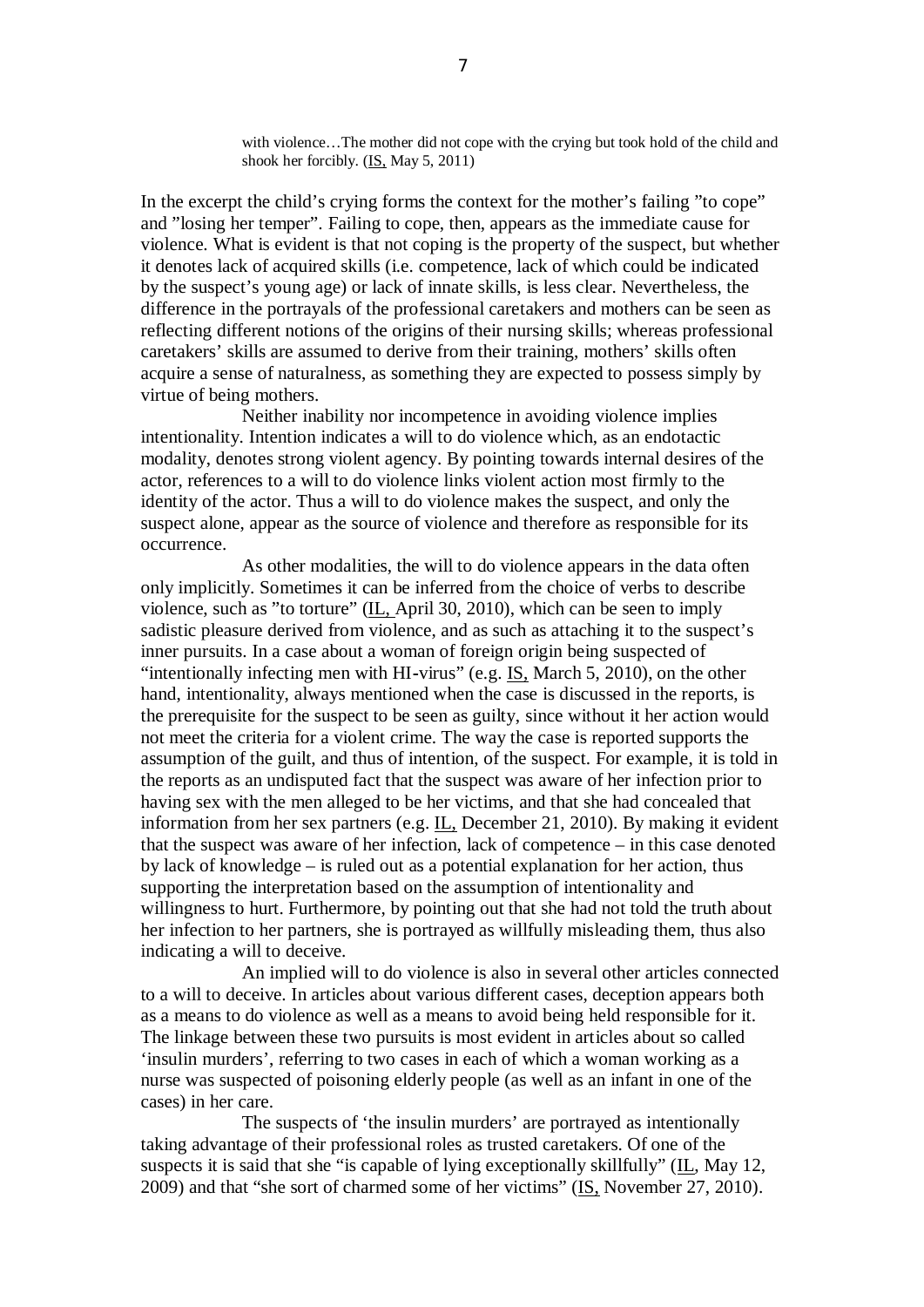The other suspect is characterized in a similar manner: "She knew how to be credible...the nurse in Nokia<sup>[9](#page-13-7)</sup> evaded the truth as naturally as us others breathe"( $\underline{IS}$ , January 14, 2010). In both cases the deceptive action of the suspects is signified in terms of competence. However, their deceptive competence is repeatedly linked with psychopathology (more specifically to psychopathy and personality disorders<sup>[10](#page-13-8)</sup>). This is done for example by referring to the results of their psychiatric assessments, which are used in the reports to explain both their capacity to deceive and to do violence. Thus psychopathology in these cases is linked with the activities of deception and doing violence which, when entwined in this manner, appear as purposeful and voluntary.

Another case, in the reports of which deception informs both doing violence (in more than one way) and the avoidance of taking responsibility for it, involves a wife being suspected of murdering her husband. The reports portray a desire to protect a secret from being exposed as the motive for the murder. Moreover, the murder is reported as having been enacted by "luring" the victim to the scene of killing with a lie:

> Led into a trap and shot dead<sup>[11](#page-13-9)</sup>...The deed came as a total surprise for the husband. According to the preliminary investigation the man was lured into a trap with an untruthful story weaved by the wife. (IS, May 6, 2011)

In addition to detailed descriptions of the actual enactment of the killing, reports about the case dwell on the suspect's activities after the killing; her notifying the police about her husband being missing and mourning her husband's death in Facebook. Both of these activities are portrayed as being intentionally deceptive: "The young family mother who has confessed to the bloodshed acted out her role as a mourning widow in cold blood until the end" (IS, July 20, 2010). Maintaining the appearance of a widow in mourning in spite of being herself the one to take her husband's life appears in the reports as a signal of cold**-**bloodedness, which comes to characterize the suspect and all of her activities as deeply antisocial.

Similarly, what is portrayed as an untruthful presentation of oneself on the internet by the suspect is highlighted in the reports about the 'Ulvila case', which was briefly discussed at the beginning of this article.

> A mother, to whom family, home, children, food, and health were everything. That's the kind of impression she tried to give of herself. So much so that she founded a small company to promote it, which she ran already before her husband's death and all the way until she was arrested yesterday. (IS, September 29, 2009)

In the excerpt above, the contrast between the suspect's presentation of herself on the internet and the killing she is suspected of is portrayed as deriving from her active intention to deceive. In other reports, her ability to avoid being suspected is also linked to her intelligence (IS, September 29, 2009; IL, September 30, 2009; IL, October 2, 2009;  $\underline{\text{IL}}$ , May 7, 2010) and to the purported tendency of the police not to suspect "female victims"<sup>[12](#page-13-10)</sup> (IS, October 3, 2009). Thus the success of the suspect's enactment of the pursuit of what seem as desired objects of her antisocial will (i.e. violence and covering it up via deception) appears as being enabled by gendered assumptions guiding the activities of the police. As will be discussed below, similar constructions of gendered assumptions functioning as a context for women doing violence, and purportedly getting away with it, recurs in the data when women's violence and its purported increase is discussed also on a general level.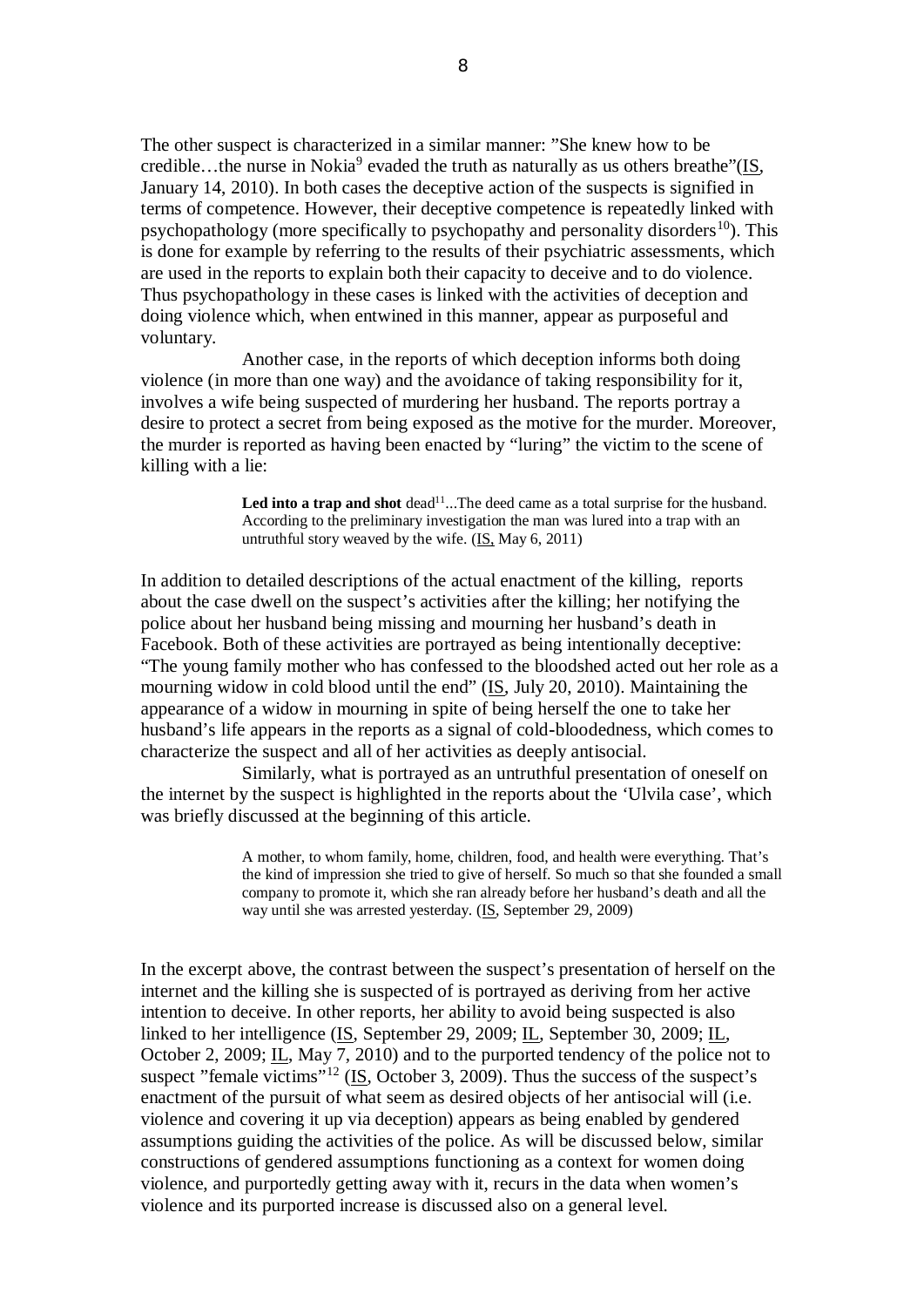#### **In the Pursuit of 'Truth' about Womanhood**

The actantial model (e.g. Greimas and Courtes 1982) in socio**-**semiotics clarifies relations between actors and the objects that their action is directed towards within narratives. It distinguishes between the roles of the subject (i.e the actor whose action or the program the narrative focuses on) and those for example of her or his opponents, helpers, and the anti-subject, who has her or his own program that is oppositional to the pursuing of the object of the action being narrated. In terms of the actantial model, a recurring pattern in the narratives formed in articles about violence committed by women in my data is a quest for truth, which hence appears as a highly valued object. In order that the rightful recognition of the perpetrator be commenced, and thus the justice to be carried, the perpetrator of violence must be identified. Reports of violence in the data include detailed descriptions of the proceedings of police investigations, the trials and their outcomes, i.e. the sentences given for violent crimes. When reporting about the functioning of the justice system, the reporters typically align themselves with those who appear as the acting subjects searching for truth in the narratives they construct, such as the investigators or authorities with expert knowledge. This alignment further consolidates the value of the truth, as the reporters position also themselves as the seekers of it.

Especially the women suspected of violence who are portrayed as acting deceptively are often positioned as anti**-**subjects in the quest for the truth. For example, in addition to deceptiveness being often linked to violent action, and to the avoidance of being suspected of it as discussed above, the suspect's reluctance to confess (repeatedly detailed in reports of both 'Ulvila case' and the 'insulin murders'), or descriptions of her intentionally misleading the investigators, appear as hindering reaching the truth and justice. Thus, suspects who are portrayed as acting in ways that oppose finding the truth appear as anti**-**subjects with their own anti**-**program that threatens the implementation of the justice system's (and thus the society's) object of restoring law and order. This positioning effectively others the suspects, and arouses a fear that they might actually be successful in avoiding taking responsibility for actions that are portrayed as violations against the society.

The recurring themes of truth and deception are evident also in articles discussing violence committed by women as a phenomenon. One of these articles includes an interview with a detective superintendent, who expresses his concern over the increase in violent crimes committed by women. He sees this increase as "an unfortunate manifestation of the realization of equality" and is reported having emphasized that "one should not be fooled by the fallacy that women could not be violent. – Unfortunately the truth is that they can." (IL, March 23, 2010). Thus in the article the superintendent posits the existence of women's violence as "the truth", while claiming that there is also a possibility of falling prey to a "fallacy" concealing this truth. He also explicitly links women's violence to equality, and by so doing reproduces the so called masculinization theory (see Chesney-Lind, 2006) based on the assumption that along with gaining equality women become more like men, also in terms of doing violence and other crimes. As Chesney-Lind (2006) has pointed out, whilst this hypothesis has been refuted in research, it has nevertheless often been resurrected in the media.

In a similar manner, another article cites a trade union leader who states that "violent behavior has been equalized but the women's movement does not want to admit it" (IS, May 18, 2010). Advocates of "the women's movement" are similarly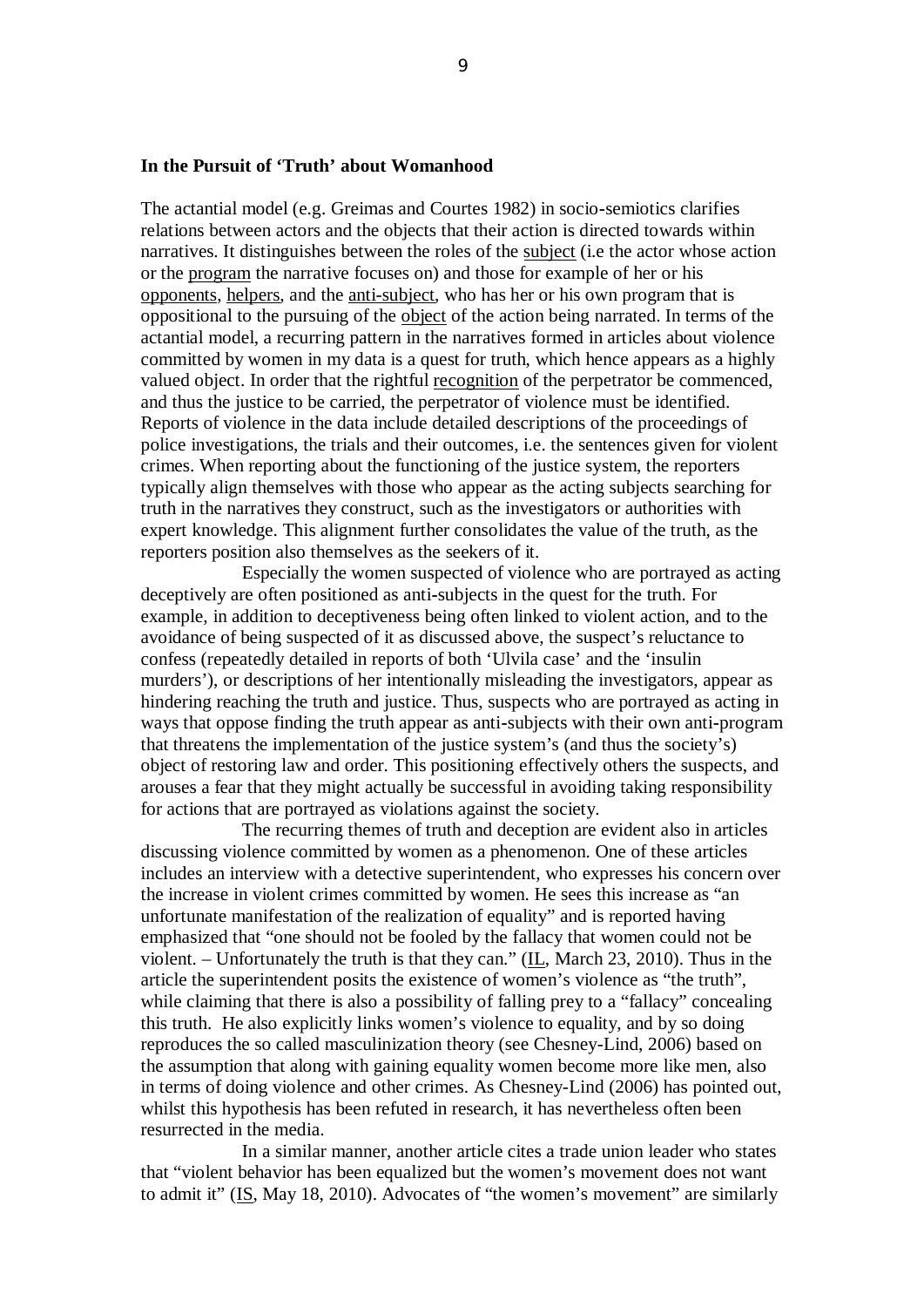positioned in yet another article as being "dedicated for maintaining the myth of unilateral family violence" (IS, May 20, 2010), in which it is also maintained that "the production of knowledge about family violence is strongly ideologicized". Moreover, the article states as an ill consequence of the endeavors to hide the truth the inability of women and men as perpetrators and victims of violence to get help equally. Advocates of the women's movement are, thus, positioned in these articles as opponents in the quest for the truth, i.e. for pure, objective knowledge about violence, untainted by ideologies that denote false knowledge. The 'ideology' of the women's movement is portrayed as harmful not only in terms of hindering the quest for the 'truth' about women's violence but also as a causative agent in relation to its purported increase, which is portrayed as an outcome of gender equality. Moreover, the women's movement and its advocates are, ironically, also positioned as opponents for reaching equality at the level of practices of helping those involved with violence. The reporters and the people whose talk they incorporate into their articles, on the other hand, position themselves as bearers of truth, who have escaped from being fooled by false knowledge and myths that, as the articles imply, do not hold in today's world, characterized by equality between women and men. This positioning also functions as an invitation to the audience to become one of 'us', who value and know the 'truth' about women and their potential to be violent.

In socio**-**semiotics, the truth is seen as a veridictory modality that, referring to the nature of knowledge, entails both being and seeming (Greimas and Courtés 1982, 369). A deceiver, on the other hand, is described as "somebody who passes himself/herself off as somebody else" (67), and thus hides the truth. Hence, to deceive means to purposefully disalign seeming and being in regard to a person's identity. In the data, then, the suspected women who appear as opponents or antisubjects in the quest for truth are positioned as deceivers who appear as competent and willing to do violence, and to avoid taking responsibility for it. Moreover, especially in the articles discussing violence committed by women as a phenomenon, women are portrayed as acting in a social context that grants them the ability to act deceptively and possibly also violently, despite their implied obligation not to do violence or to deceive. What the deception appears to lead to in the data, then, is a possibility of a failure in the process of recognition, which refers to reaching a truthful image of an actor's identity and sanctioning her or his actions accordingly (256**--**257).

Thus, positioning suspected women as deceivers rests upon casting a feminine, nonviolent identity merely as an appearance and a violent identity as the truth. The recognition of this truth appears as being facilitated by the activities of the reporters, along with those of the other seekers of the truth, that are portrayed as aiming at revealing the suspects' 'true' nature. In this process of positioning, the evaluations regarding the suspects' action and identity continuously interlink. For example, in the reporting of the 'Ulvila case', the implied murderousness of the suspect is constructed via indicating a lack in emotionality that the suspect's action (or lack of it) is taken to exhibit. The prosecutor is cited asking: "Is this a widow who has just lost her husband? Why is she so calm, why doesn't she cry?" (IS, April 15, 2010). The prosecutor's question, expressing suspicion about the authenticity of the suspect's status as a widow in mourning, and thus aimed at proving her guilt, is repeated in bold in headlines. The suspicious calmness of the suspect is referred to in several reports as a characterization of both her mode of acting and being (e.g. IS, March 26, 2010). In addition, her characterization as "unsociable" (e.g. IL, April 6,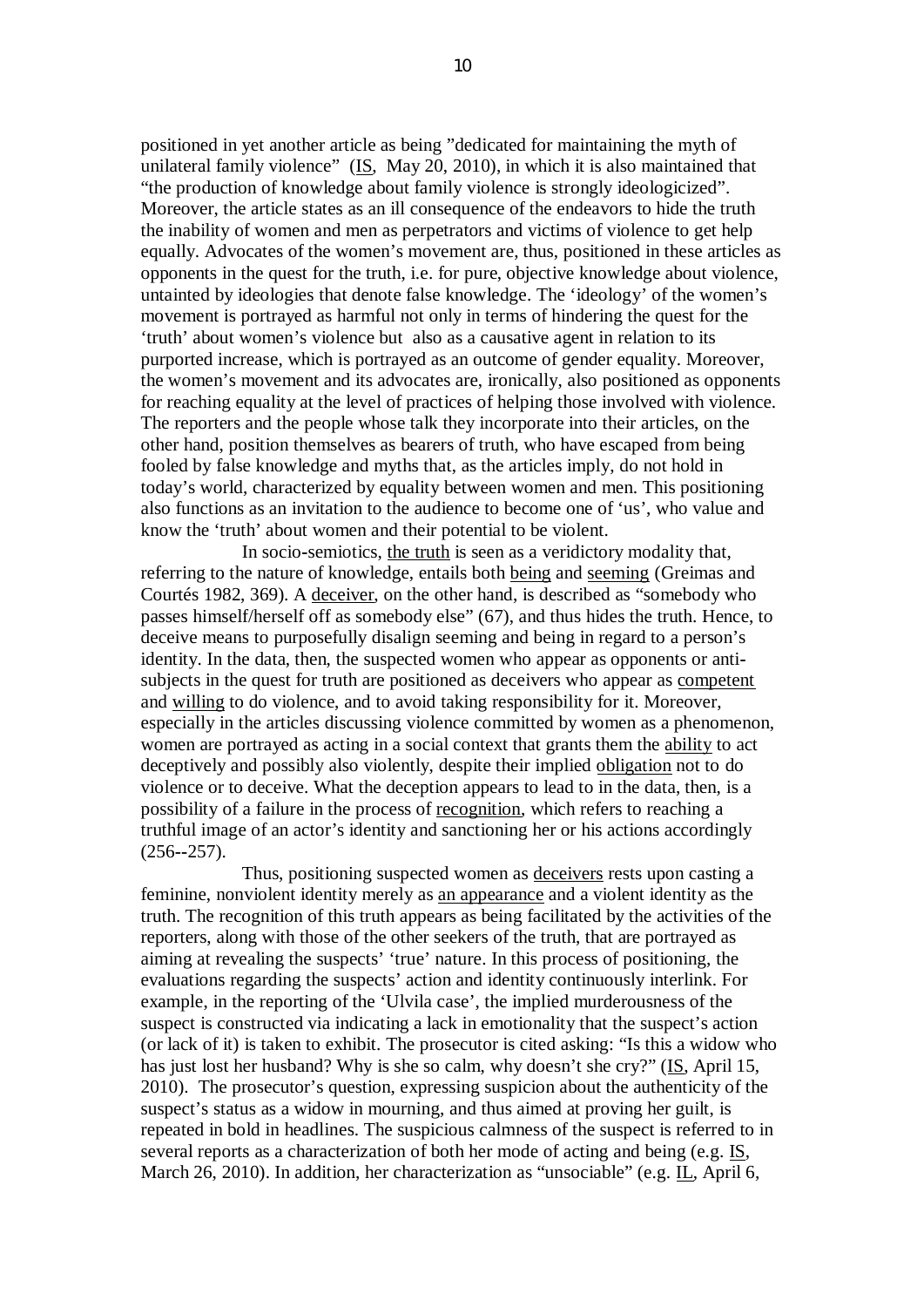2010) prevails in several reports, and thus contributes to building her mode of being, in a way that is fitting with doing violence, i.e. her mode of acting.

Expectations of emotionality in the Ulvila case imply the obvious expectation of a feminine mode of acting, which emotionality is habitually linked with (Shields 2002). On the basis of pervasive cultural expectations, a feminine mode of acting towards other people can be viewed as centrally denoting caring (see e.g. Gilligan 1982), a mode of action that appears antithetical to doing violence, which obviously indicates hurting others. This antithetical relation between expected femininity and actualized violence is perhaps most emphatically drawn upon in the sensationalized reporting of 'the insulin murders'. The suspects of the cases are repeatedly called "poisoning nurses" (e.g. IS, April 20, 2011), which constructs an ironic paradox between their profession as nurses, and the heightened obligation of caring it carries, and the act of poisoning, implicating a will to hurt. Highlighting this paradox between expectations and what is portrayed as the reality concerning the suspected women's mode of being and doing is what the news value in reporting of violence committed by women in the data is recurrently built upon. Thus the divide between violence and acting, and thus being identified as a feminine woman, is being constantly reinforced, as the image of the 'other' woman, one who hurts and deceives, simultaneously emerges.

## **Concluding Remarks**

By applying socio-semiotic concepts for analyzing the construction of agency and identities of women who have used violence, this article has described the ways in which women's violence is made meaningful in Finnish tabloids. Descriptions of women's violence in the data often entail complicated mixtures of modalities which attach different types of agency to violent action. Similarly to portrayals of victimhood (e.g. Morrissey 2003), when violence is modalized as an inability to avoid doing it, by emphasizing external factors that force the suspect to do violence, her being identified as a feminine woman may not be threatened. However, inability appears only rarely in the data. Much more common are portrayals that emphasize the violent agency of the suspected women via expressions of will and competence. The sensationalism attached to these portrayals highlights the inherent incompatibility of femininity and violence. As Helen Kennedy observes:

> In almost every culture and every period in history, a she-devil emerges as an example of all that is rotten in the female sex…a woman who knows none of the fine and noble instincts when it comes to men and children; a woman who lies and deceives, manipulates and corrupts. A woman who is clever and powerful. This is a woman who is far deadlier than any male, in fact not a woman at all. (1992, 240)

In the data violent agency is recurrently divorced from a feminine identity by portraying the violent mode of acting as the reality being revealed, and the femininity of the suspect as merely an appearance proven to be false. As Hilary Neroni (2005) has discussed, this kind of splitting of violence from femininity indicates the difficulty of integrating 'violent' women into society. However, since there is no external reality separate from the system of gender (de Lauretis 1987, 25**--** 26), the construct 'violent woman' does not reside outside of it, but rather is vital to its sustenance. As processes of identification rely on distinctions (Hall 1996), the threat that doing violence poses for the truthfulness of the identity of 'a feminine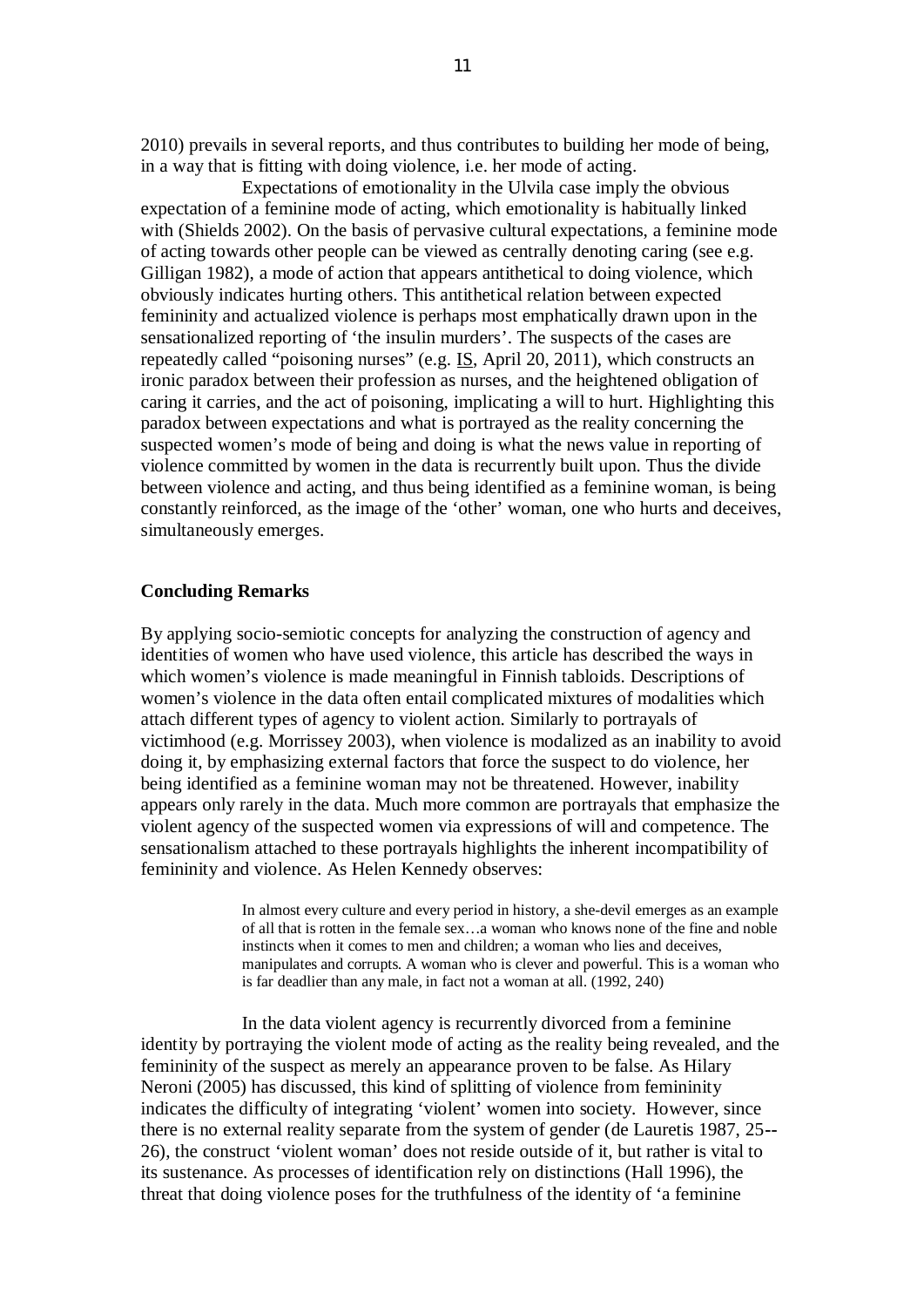woman' is also a threat towards the validity of the category of 'a man' and the naturalness of its connection to violence. In effect, as Chesney**-**Lind (1999) has observed, the construction of the categories of violent and non-violent women intertwines with distinguishing those of 'women' and 'men'.

<span id="page-12-0"></span>Reminiscent of historically established views about women as morally lacking and deceitful (see Naylor 1990<sup>[13](#page-13-11)</sup>), the especially prominent figure of a deceiver in the data encapsulates the threat that women's violence poses for the maintenance of gendered divisions. Women portrayed as deceivers are attached with both an antisocial will to hurt and an ability to disguise it, and hence appear as doubly dangerous. These portrayals, along with the mission of revealing 'the truth' about women as perpetrators of violence in the data, imply a fear of betrayal concerning the true identity of women and their desires. Much like the antifeminist views articulated by the advocates of a recently risen men's rights movement in Finland (Keskinen 2013), women are seen as betraying the trust placed on them and as misusing their purportedly powerful position in society.

Advocates of the men's rights movement maintain that in Finland equality has not only been reached, but has in fact gone too far. Since a belief in Finnish society's equality is widely shared among Finns, feminists that challenge these assumptions are often perceived as a threat to what is seen as a harmonious coexistence of women and men (Raevaara 2008). Echoing these views, the articles in the data that discuss women's violence as a phenomenon portray the women's movement as detrimental to society due to not only disguising women's violence, but also due to increasing it. Much like women accused of violence, then, feminists are also portrayed as deceptive and capable of exploiting notions of women as nonviolent, which, thus, appear as misleading and obsolete. Furthermore, placing the blame for women's violence on feminists and equality allows for explaining what otherwise may appear unexplainable – women acting in an unfeminine manner –  $(c.f.)$ Neroni 2005, 60--62) in a way that allows for the maintenance of the gender order. Besides providing for an explanation, portraying women's violence as an ill consequence of gender equality can also be seen as delivering a message that equality is not all good but comes with a price.

As a conclusion, it is obvious that the portrayals constructed in the data rely heavily on notions about Finnish society as equal, even to the point of being portrayed as a context that enables women to do violence and to get away with it. Indeed, in the data, the social context is linked to women's action almost solely as an enabling factor, while violence is portrayed as originating from women themselves and the decisions they make as individuals. In other words, for the most part, the suspected women are not portrayed as being involved in intra**-**action (to borrow Karen Barad's [2003] term) with both an enabling and constraining environment, and especially not one that is structured by practices whereby gender, and thus a less powerful position for women, is constituted. In this respect the reporting reproduces the image of an autonomous Finnish woman, which sits uncomfortably with a consideration of factors such as women's own victimhood as a possible part of the context of their actions<sup>[14](#page-13-12)</sup>. In sum, then, while the sensationalist dichotomizing of 'true' women and 'violent' ones reproduces gendered notions on the one hand, on the other women's violent action is simultaneously de**-**gendered by a lack of attention towards gendered constraints on their action. Thus the reporting echoes the curious paradoxicality of the Finnish context that Suvi Ronkainen (2002) refers to as "genderless gender" – assumption of equality combined with the reproduction of inegalitarian gendered practices.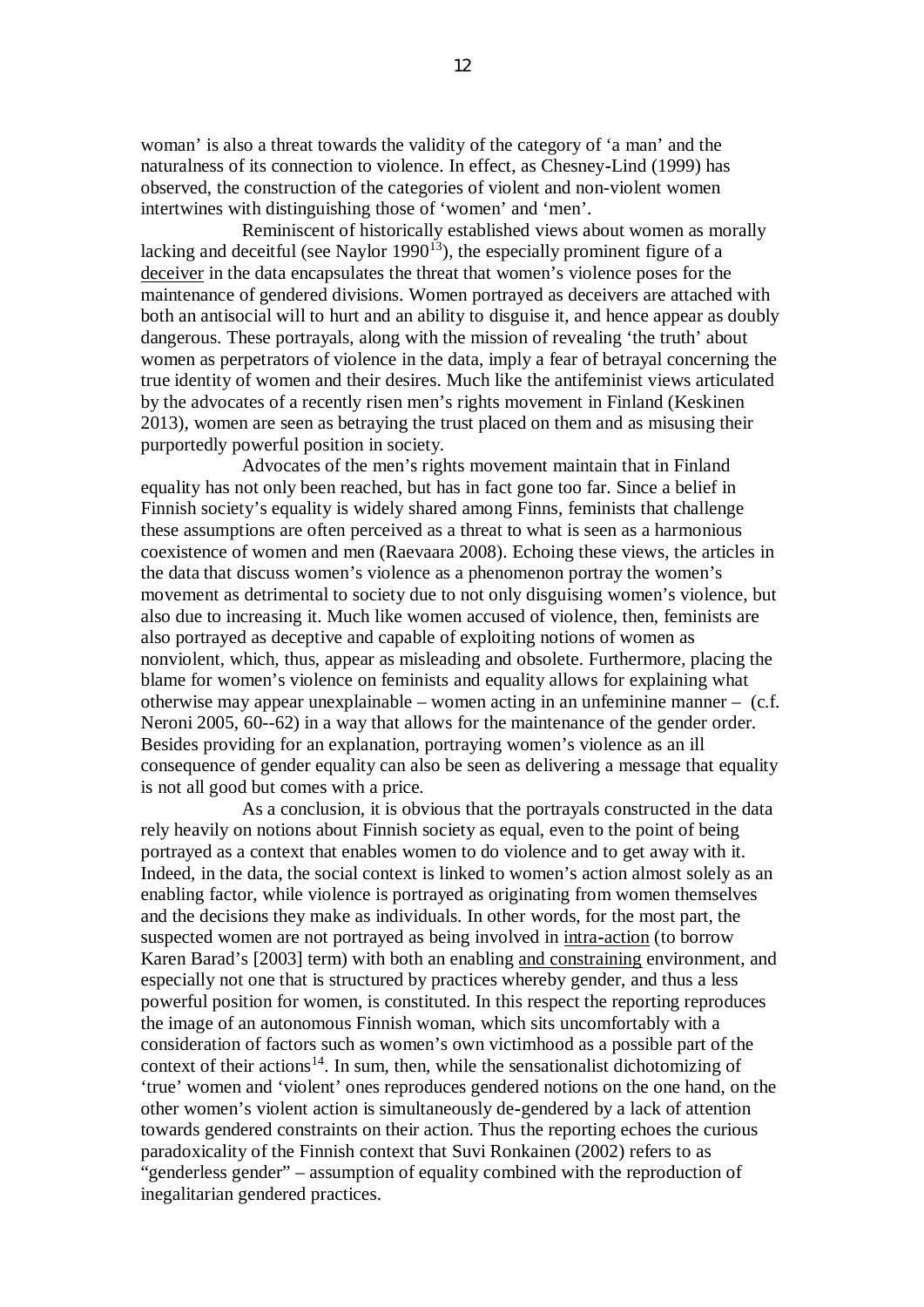#### **Notes**

<span id="page-13-6"></span><sup>8</sup> All the excerpts have been translated from Finnish to English by the author.

<span id="page-13-7"></span><sup>9</sup> Name of a town.

<span id="page-13-8"></span><sup>10</sup> Unlike other forms of psychopathology, in the data these disorders do not appear to diminish the culpability of the suspect, but rather deepen their appearance as antisocial.

<span id="page-13-9"></span><sup>11</sup> Emphasis in the original.

<span id="page-13-10"></span><sup>12</sup> The suspect in the Ulvila murder case also received a wound herself in connection with the killing of her husband, and was for a long time portrayed as one of the victims in the case.

<span id="page-13-11"></span><sup>13</sup> The figure of a deceiver in the data can also be seen as a variation of a mythological category of a "trickster" described for example by Jack Lule (2011).

<span id="page-13-12"></span><sup>14</sup> See e.g. Ruuskanen (2001) for a discussion of how in court women's claims of being abused are often not heard.

# **References**

Barad, Karen. 2003. "Posthumanist Performativity: Toward an Understanding of How Matter

Comes to Matter". Signs: Journal of Women in Culture and Society 28 (39): 801**--**831.

Barnett, Barbara. 2005. "Perfect Mother or Artist of Obscenity? Narrative and Myth in a

Qualitative Analysis of Press Coverage of the Andrea Yates Murders". Journal of

Communication Inquiry 29(1): 9**--**29.

<sup>&</sup>lt;sup>1</sup> An earlier, different version of this article is to be published in Finnish in 2015 in an anthology (in Finnish) about the representation of women as perpetrators of violence in the media.

<span id="page-13-0"></span><sup>&</sup>lt;sup>2</sup> During the following years the case has been followed closely as the suspected wife was convicted of murder in 2010 and then acquitted on appeal in 2011. In 2012 the case was reopened, and she was convicted again in 2013. However, after the latest appeal she was exonerated in 2015. In 2012 the suspect was also sentenced for sex crimes and child abuse. The case has become known among Finns as an infamous 'Ulvila murder case' and continues to arouse attention.

<span id="page-13-1"></span><sup>&</sup>lt;sup>3</sup> In 2013 the estimated number of readers of <u>Ilta-Sanomat</u> was 544 000 and Iltalehti 428 000. Only the leading newspaper in Finland, Helsingin Sanomat, had a higher number of readers (837 000) (MediaAuditFinland 2014).

<span id="page-13-2"></span><sup>&</sup>lt;sup>4</sup> Also according to crime statistics in Finland violent crimes committed by women are significantly rarer than those committed by men; in 2013, 17 percent of the suspects of non-fatal assaults and 13 percent of the suspects of homicides were women (Salmi and Ruuskanen 2014).

<span id="page-13-3"></span><sup>&</sup>lt;sup>5</sup>I have only included the kind of violence that fits the criteria of criminalized violence, i.e. physical violence ranging from assaults to homicides. Not included are cases in which there are both men and women as perpetrators.

<span id="page-13-4"></span><sup>6</sup> Obligation, in turn, appears in the data in relation to violence mainly as an implicit duty to avoid doing it, and not as directly linked to it.

<span id="page-13-5"></span><sup>&</sup>lt;sup>7</sup> My conceptualization of ability differs slightly from that of Sulkunen and Törrönen (1997) in that ability in my analysis refers to forces that appear as external to the suspect's control (and not only to other people's influence or temporary influences), including also some forms of continuous mental disorders that are portrayed as rendering the suspect unable to control her actions.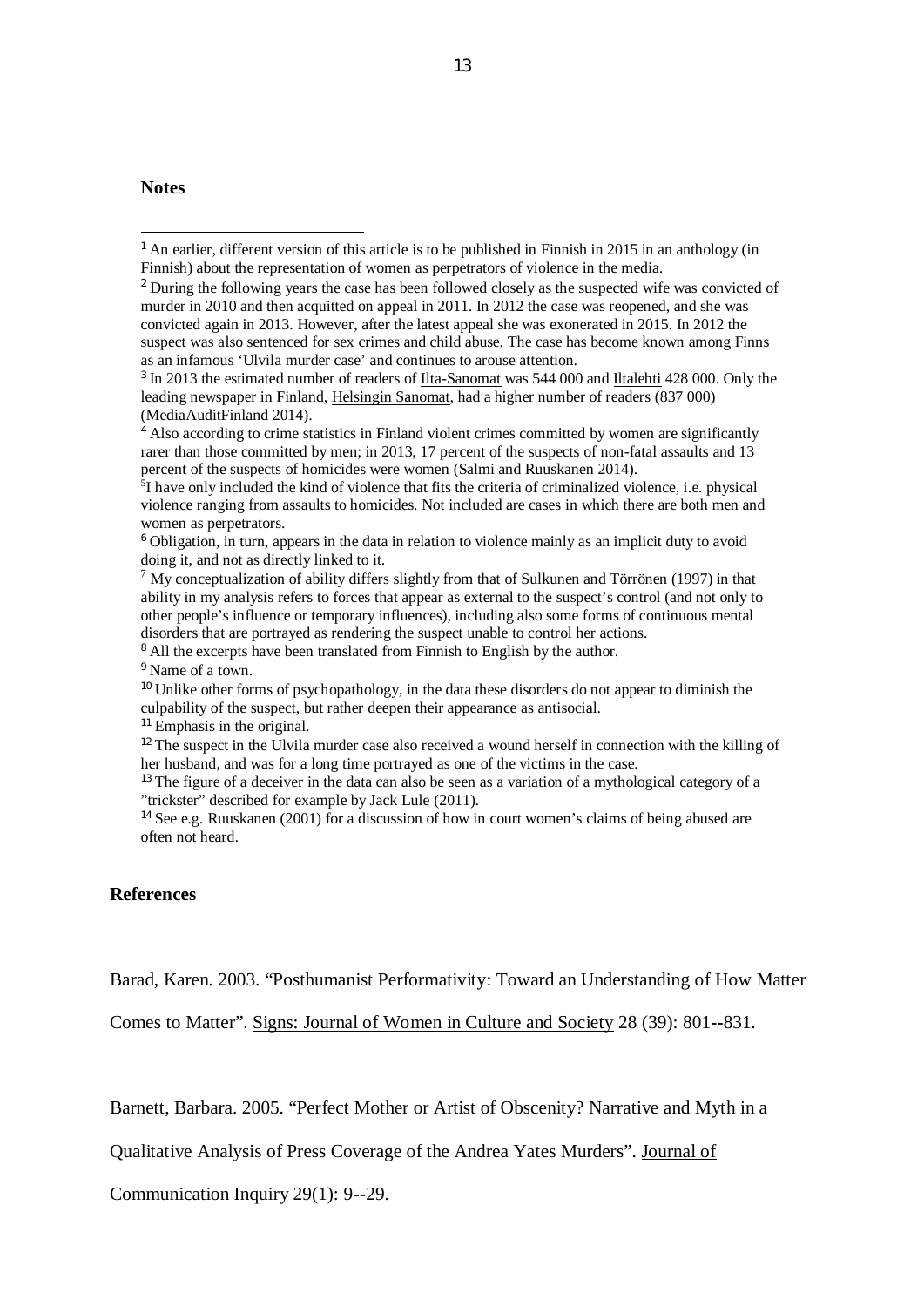Berrington, Eileen, and Päivi Honkatukia. 2002. "An Evil Monster and a Poor Thing: Female Violence in the Media". Journal of Scandinavian Studies in Criminology and Crime Prevention 3: 50**--**72.

Boyle, Karen. 2005. Media and Violence: Gendering the Debates. London: Sage.

Brown, Kathleen E. 2011. "Muriel's Wedding: News Media Representations of Europe's First Female Suicide Terrorist". European Journal of Cultural Studies 14 (6): 705**—**726. doi: 10.1177/1367549411419976.

Butler, Judith. 1993. Bodies That Matter: On the Discursive Limits of "Sex". New York: Routledge.

Carter, Cynthia.1998. "When the 'Extraordinary' Becomes 'Ordinary'". In News, Gender and Power, edited by Cynthia Carter, Gill Branston, and Stuart Allan, 219**--**232. London: Routledge.

Carter, Cynthia, and Linda Steiner. 2004. "Mapping the Contested Terrain of Media and Gender Research". In Critical Readings: Media and Gender, edited by Cynthia Carter, and Linda Steiner, 11**--**35. Maidenhead: Open University Press.

Chesney**-**Lind, Meda. 2006. "Patriarchy, Crime, and Justice: Feminist Criminology in an Era of Backlash". Feminist Criminology 1(6): 6**--**26. doi: 10.1177/1557085105282893.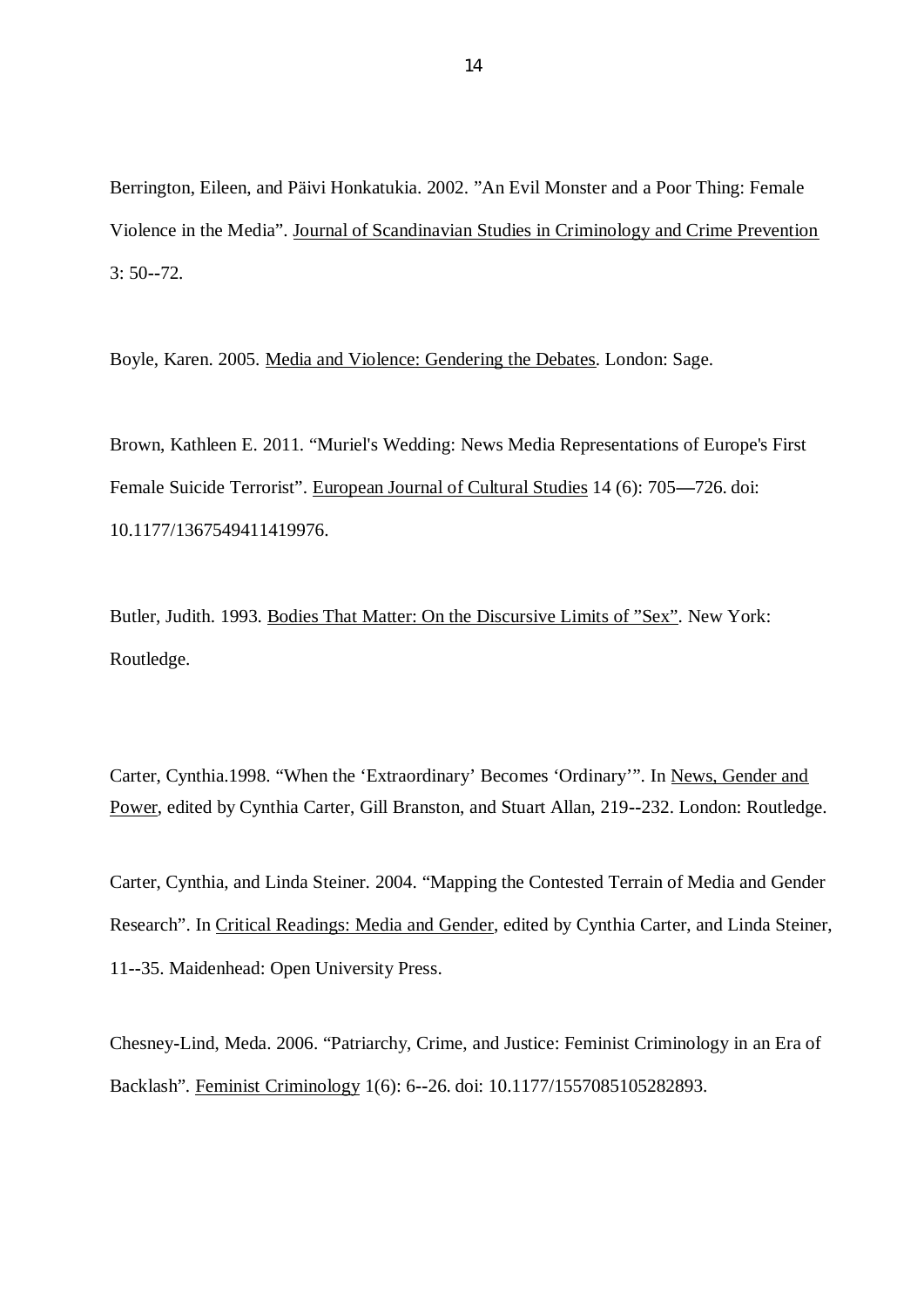Chesney-Lind, Meda.1999. "Media Misogyny: Demonizing Violent Girls and Women in Media". In Making Trouble: Cultural Constructions of Crime, Deviance, and Control, edited by Jeff Ferrell, and Neil Websdale, 115**--**140. New York, NY: Aldine Transaction.

de Lauretis, Theresa.1987. Technologies of Gender: Essays on Theory, Film, and Fiction. London: Macmillan.

Gilbert, Paula A. 2002. "Discourses of Female Violence and Societal Gender Stereotypes". Violence against Women 8 (11): 1271**--**1300. doi: 10.1177/107780102762478019.

Gill, Rosalind. 2007. Gender and the Media. Cambridge: Polity.

Gilligan, Carol.1982. In a Different Voice: Psychological Theory and Women's Development. Cambridge: Harvard University Press.

Greimas, Algirdas J.1987. On Meaning: Selected Writings in Semiotic Theory*.* Minneapolis: University of Minnesota Press.

Greimas, Algirdas J., and Joseph Courtés.1982. Semiotics and Language: An Analytical Dictionary. Bloomington: Indiana University Press.

Hall, Stuart.1997. "The Work of Representation". In Representation: Cultural Representations and Signifying Practices, edited by Stuart Hall, 13**--**64. Milton Keynes: The Open University.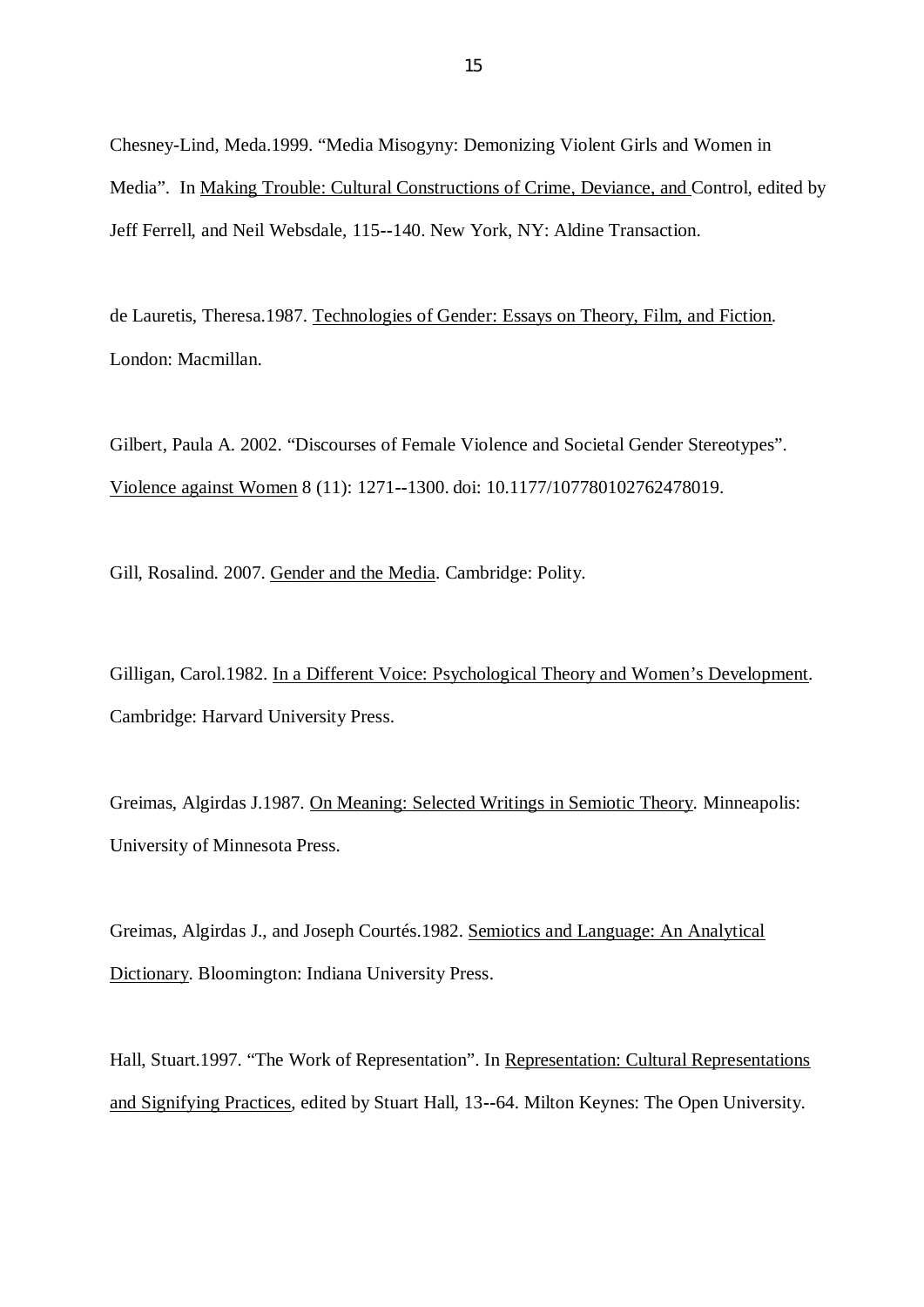Hall, Stuart.1996. "Who Needs Identity?" In Questions of Cultural Identity, edited by Stuart Hall, and Paul du Gay, 1**--**17. London: Sage.

Hart, Lynda. 1994. Fatal Women: Lesbian Sexuality and the Mark of Aggression. London: Routledge.

Jewkes, Yvonne.2004. Media and Crime. London: Sage.

Jones, Ann (2009). Women Who Kill. New York: Feminist Press at CUNY.

Kennedy, Helen.1992. Eve was Framed: Women and British Justice. London: Chatto and Windus.

Keskinen, Suvi. "Antifeminism and White Identity Politics: Political Antagonisms in Radical Right-Wing Populist and Anti-Immigration Rhetoric in Finland". Nordic Journal of Migration Research 3(4): 1**--**8.

Lule, Jack. 2011. Daily News, Eternal Stories: The Mythological Role of Journalism. New York: Guilford Press.

McNay, Lois. 2008. Against Recognition. Cambridge: Polity Press.

MediaAuditFinland. 2014. Accessed August 26. http://mediaauditfinland.fi/wpcontent/uploads/2014/06/ReadershipFigures2013.pdf.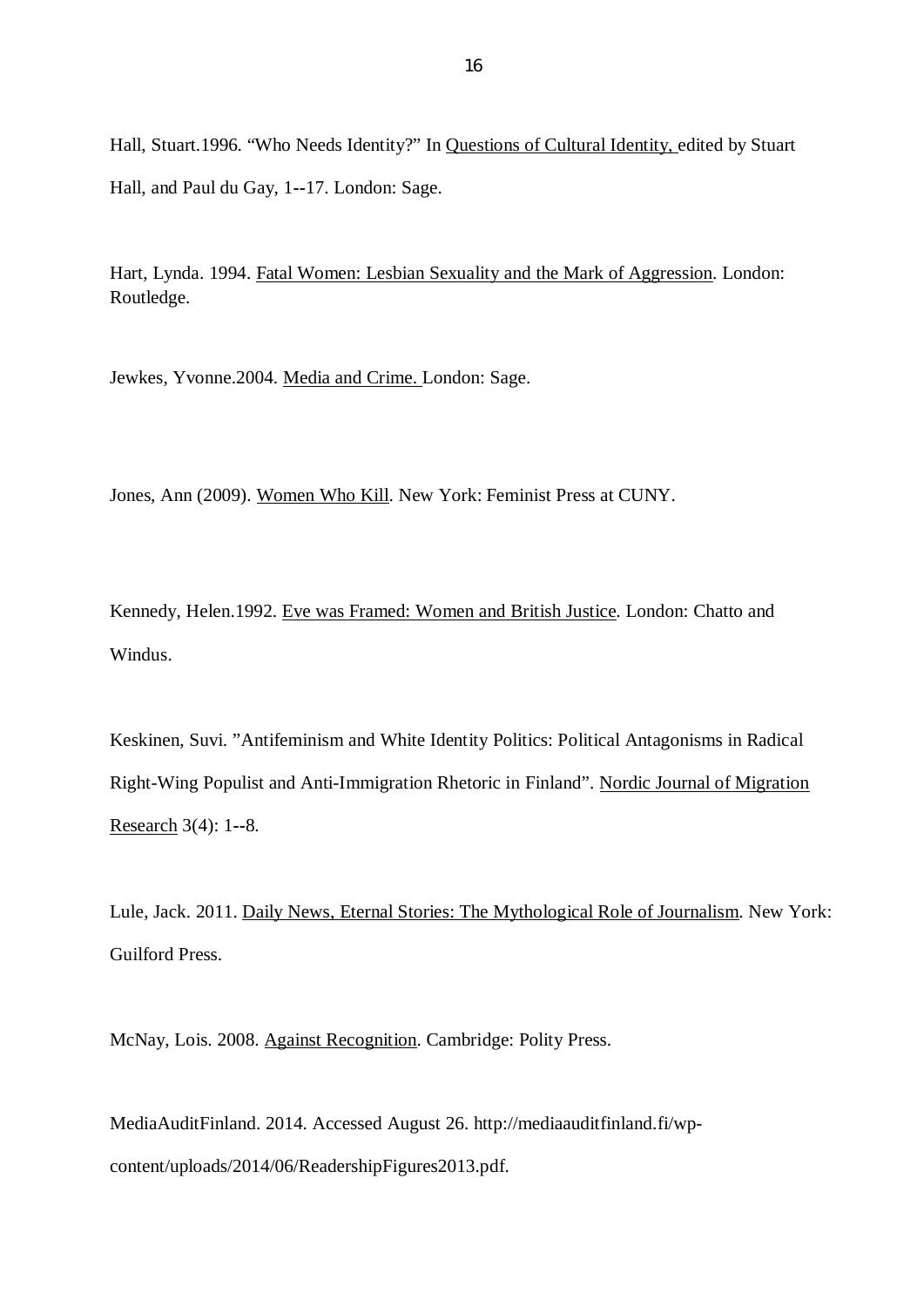Morrissey, Belinda. 2003. When Women Kill: Questions of Agency and Subjectivity. London: Routledge.

Naylor, Bronwyn.1990. "Media Images of Women Who Kill". Legal Service Bulletin 15 (1): 4**--** 8.

Naylor, Bronwyn. 2001. "Reporting Violence in the British Print Media: Gendered Stories". The Howard Journal 40 (2): 180**--**194.

Neroni, Hilary. 2005. The Violent Woman: Feminity, Narrative and Violence in Contemporary American Cinema. Albany: State University of New York Press.

Ogle, Robbin S., and Susan Jacobs. 2002. Self-Defence and Battered Women Who Kill: A New Framework. Westport: Praeger Publishers.

Raevaara, Eeva. 2008. "In the Land of Equality? Gender Equality and the Construction of Finnish and French Political Communities in the Parliamentary Debates of Finland and France". In Critical Studies of Gender Equalities: Nordic Dislocations, Dilemmas and Contradictions, edited by Eva Magnusson, Malin Rönnblom, and Harriet Silius, 48**--7**4. Göteborg: Makadam Publishers.

Ringrose, Jessica, and Valerie Walkerdine. 2008. "Regulating the Abject: The TV Make**-**Over as Site of Neo**-**Liberal Reinvention Toward Bourgeois Femininity". Feminist Media Studies 8 (3) 227**--**246. doi:10.1080/14680770802217279.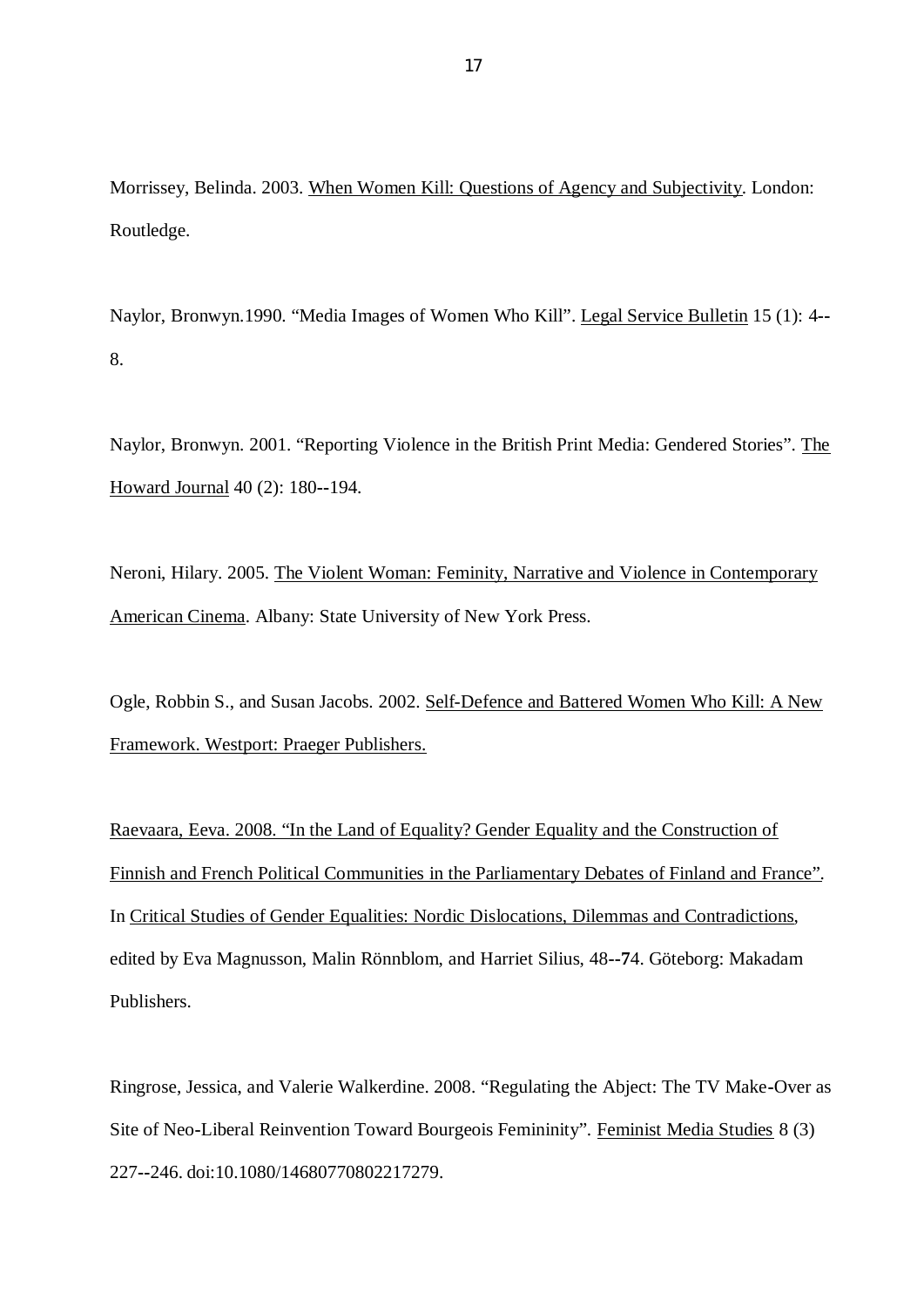Ronkainen, Suvi.2002. "Genderless Gender as Victimizing Context: The Finnish Case". In Gender and Violence in the Nordic Countries: Conference Report, edited by Maria Eriksson, Aili Nenola, and Marika Muhonen Nilssen*,* 95**--**105. Copenhagen: TemaNord.

Ruuskanen, Minna. 2001. "The 'Good Battered Woman': A Silenced Defendant". In Responsible Selves: Women in the Nordic Legal Culture, edited by Kevät Nousiainen, Asa Gunnarsson, Johanna Niemi-Kiesiläinen, and Karin Lundstrom, 311**--**329. Aldershot: Ashgate.

Salmi, Venla, and Petri Ruuskanen. 2014. "Naiset rikosten tekijöinä ja uhreina [Women as perpetrators and victims of crime]". In Rikollisuustilanne 2013: Rikollisuus ja seuraamusjärjestelmä tilastojen valossa [Crime and Criminal Justice in Finland], 227**--**237. Helsinki: Oikeuspoliittinen tutkimuslaitos.

Seal, Lizzie.2010. Women, Murder and Femininity: Gender Representations of Women Who Kill. Basingstoke: Palgrave Macmillan.

Shields, Stephanie A. 2002. Speaking from the Heart: Gender and the Social Meaning of Emotion. Cambridge: Cambridge University Press.

Sternadori, Miglena. 2014. "The Witch and the Warrior". Feminist Media Studies 14 (2): 301**--** 317. doi:10.1080/14680777.2012.739571.